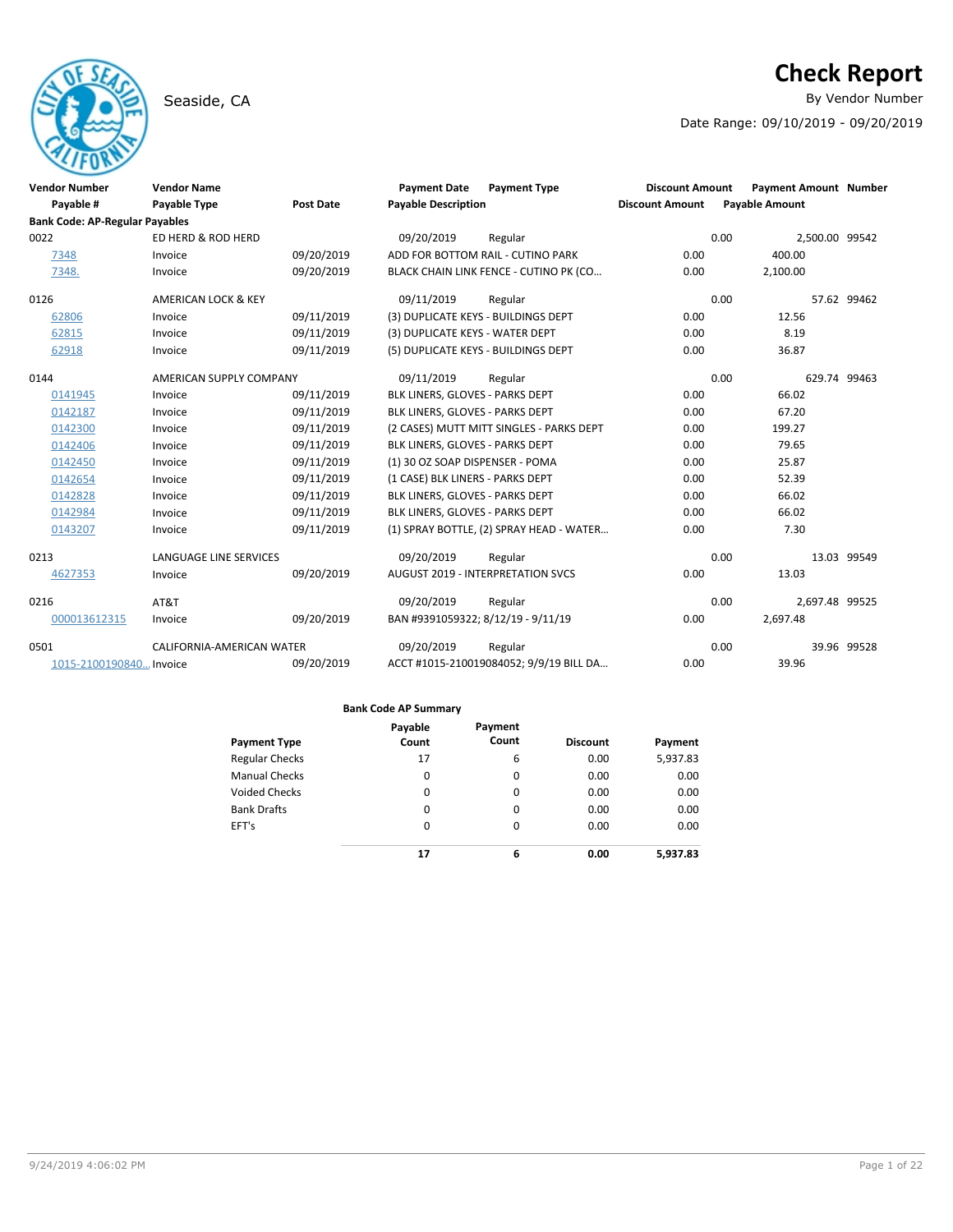| <b>Vendor Number</b>                  | <b>Vendor Name</b>          |                  | <b>Payment Date</b>        | <b>Payment Type</b> | <b>Discount Amount</b> |      | <b>Payment Amount Number</b> |                      |
|---------------------------------------|-----------------------------|------------------|----------------------------|---------------------|------------------------|------|------------------------------|----------------------|
| Payable #                             | Payable Type                | <b>Post Date</b> | <b>Payable Description</b> |                     | <b>Discount Amount</b> |      | <b>Payable Amount</b>        |                      |
| <b>Bank Code: PY-Payroll Payables</b> |                             |                  |                            |                     |                        |      |                              |                      |
| 0530                                  | CA. STATE DISBURSEMENT UNIT |                  | 09/12/2019                 | <b>Bank Draft</b>   |                        | 0.00 |                              | 23.08 FZHAEVP6657    |
| <b>INV0003674</b>                     | Invoice                     | 09/12/2019       | CASE NO: 200000001987788   |                     | 0.00                   |      | 23.08                        |                      |
| 0530                                  | CA. STATE DISBURSEMENT UNIT |                  | 09/12/2019                 | <b>Bank Draft</b>   |                        | 0.00 |                              | 603.69 FZHAEVP6657   |
| INV0003673                            | Invoice                     | 09/12/2019       | CASE NO: 200000001987788   |                     | 0.00                   |      | 603.69                       |                      |
| 0530                                  | CA. STATE DISBURSEMENT UNIT |                  | 09/12/2019                 | <b>Bank Draft</b>   |                        | 0.00 |                              | 142.61 FZHAEVP6657   |
| INV0003671                            | Invoice                     | 09/12/2019       | CASE NO: 200000000125769   |                     | 0.00                   |      | 142.61                       |                      |
| 0530                                  | CA. STATE DISBURSEMENT UNIT |                  | 09/12/2019                 | <b>Bank Draft</b>   |                        | 0.00 |                              | 189.85 FZHAEVP6657   |
| <b>INV0003670</b>                     | Invoice                     | 09/12/2019       | CASE NO.: 200000001772884  |                     | 0.00                   |      | 189.85                       |                      |
| 0530                                  | CA. STATE DISBURSEMENT UNIT |                  | 09/12/2019                 | <b>Bank Draft</b>   |                        | 0.00 |                              | 1,877.94 FZHAEVP6657 |
| <b>INV0003669</b>                     | Invoice                     | 09/12/2019       | CASE NO.: 200000001441634  |                     | 0.00                   |      | 1,877.94                     |                      |
| 0530                                  | CA. STATE DISBURSEMENT UNIT |                  | 09/12/2019                 | <b>Bank Draft</b>   |                        | 0.00 |                              | 299.07 FZHAEVP6657   |
| <b>INV0003668</b>                     | Invoice                     | 09/12/2019       | CASE NO.: 0530033626-01    |                     | 0.00                   |      | 299.07                       |                      |
| 0530                                  | CA. STATE DISBURSEMENT UNIT |                  | 09/12/2019                 | <b>Bank Draft</b>   |                        | 0.00 |                              | 461.53 FZHAEVP6657   |
| <b>INV0003672</b>                     | Invoice                     | 09/12/2019       | CASE NO.: 200000001549267  |                     | 0.00                   |      | 461.53                       |                      |

|                       | Payable  | Payment  |                 |          |
|-----------------------|----------|----------|-----------------|----------|
| <b>Payment Type</b>   | Count    | Count    | <b>Discount</b> | Payment  |
| <b>Regular Checks</b> | 0        | 0        | 0.00            | 0.00     |
| <b>Manual Checks</b>  | 0        | $\Omega$ | 0.00            | 0.00     |
| <b>Voided Checks</b>  | 0        | 0        | 0.00            | 0.00     |
| <b>Bank Drafts</b>    | 7        | 7        | 0.00            | 3,597.77 |
| EFT's                 | $\Omega$ | $\Omega$ | 0.00            | 0.00     |
|                       |          |          | 0.00            | 3.597.77 |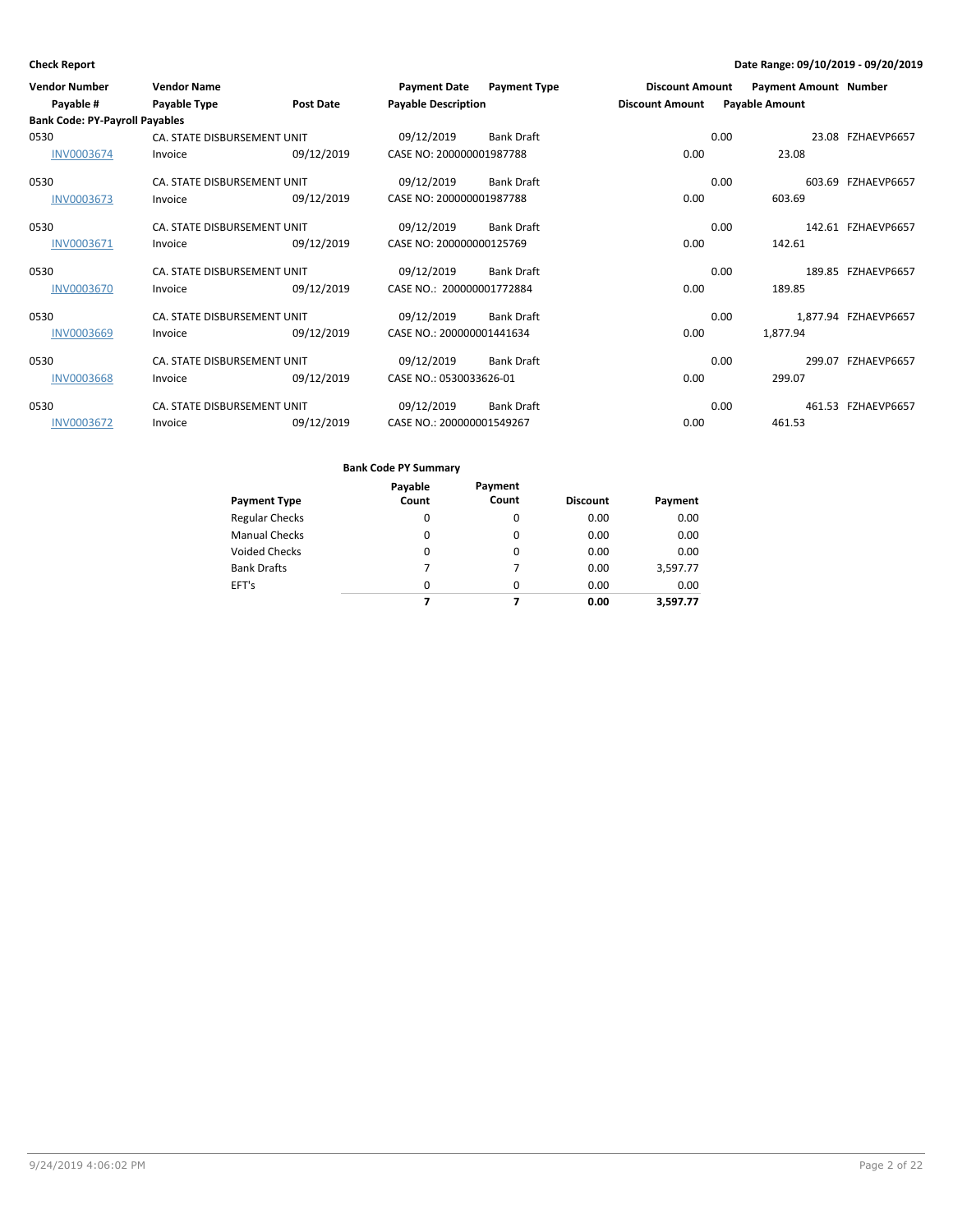| <b>Vendor Number</b><br>Payable #     | <b>Vendor Name</b><br>Payable Type             | Post Date  | <b>Payment Date</b><br><b>Payable Description</b> | <b>Payment Type</b>                                | <b>Discount Amount</b><br><b>Discount Amount</b> |      | <b>Payment Amount Number</b><br><b>Payable Amount</b> |             |
|---------------------------------------|------------------------------------------------|------------|---------------------------------------------------|----------------------------------------------------|--------------------------------------------------|------|-------------------------------------------------------|-------------|
| <b>Bank Code: AP-Regular Payables</b> |                                                |            |                                                   |                                                    |                                                  |      |                                                       |             |
| 0647<br>6597                          | CASNER EXTERMINATING, INC.<br>Invoice          | 09/11/2019 | 09/11/2019                                        | Regular<br>FIRE DEPT - PEST CONTROL (ELECTRO GUN)  | 0.00                                             | 0.00 | 850.00 99465<br>850.00                                |             |
| 0759                                  | MONTEREY CO. WEEKLY CLASSIFIEDS                |            | 09/11/2019                                        | Regular                                            |                                                  | 0.00 | 1,031.71 99492                                        |             |
| 38-042302-00013                       | Invoice                                        | 09/11/2019 | CAPER NOTICE 2018-2019                            |                                                    | 0.00                                             |      | 135.75                                                |             |
| 39-042302-00013                       | Invoice                                        | 09/11/2019 | <b>CAPER NOTICE 2018-2019</b>                     |                                                    | 0.00                                             |      | 149.33                                                |             |
| 40-042302-00013                       | Invoice                                        | 09/11/2019 |                                                   | NOT OF ANNUAL PLANNG & COMM WORKS                  | 0.00                                             |      | 149.33                                                |             |
| 41-042302-00013                       | Invoice                                        | 09/11/2019 |                                                   | NOT OF ANNUAL PLANNG & COMMUNITY                   | 0.00                                             |      | 162.90                                                |             |
| 67-061108-00001                       | Invoice                                        | 09/11/2019 |                                                   | NOTICE FOR BIDS CITY HALL SOLAR CANOPY             | 0.00                                             |      | 434.40                                                |             |
| 0790                                  | <b>COMMUNITY HUMAN SERVICES</b>                |            | 09/20/2019                                        | Regular                                            |                                                  | 0.00 | 1,750.00 99533                                        |             |
| <b>REQUEST #2</b>                     | Invoice                                        | 09/20/2019 |                                                   | JULY '19 (CDBG )FOR GENESIS HOUSE (MINO            | 0.00                                             |      | 1,750.00                                              |             |
|                                       |                                                |            |                                                   |                                                    |                                                  |      |                                                       |             |
| 0898                                  | <b>CRYSTAL SPRINGS WATER</b>                   |            | 09/11/2019                                        | Regular                                            |                                                  | 0.00 |                                                       | 6.00 99466  |
| 0000198244                            | Invoice                                        | 09/11/2019 | 650 OLYMPIA AVE - 8/23/19                         |                                                    | 0.00                                             |      | 6.00                                                  |             |
| 0898                                  | <b>CRYSTAL SPRINGS WATER</b>                   |            | 09/20/2019                                        | Regular                                            |                                                  | 0.00 | 140.75 99535                                          |             |
| 0000189545                            | Credit Memo                                    | 09/20/2019 | 986 HILBY AVE; 8/9/19                             |                                                    | 0.00                                             |      | $-3.50$                                               |             |
| 0000189546                            | Invoice                                        | 09/20/2019 | 1136 WHEELER ST; 8/9/19                           |                                                    | 0.00                                             |      | 31.00                                                 |             |
| 0000189547                            | Invoice                                        | 09/20/2019 | 1148 WHEELER ST; 8/9/19                           |                                                    | 0.00                                             |      | 35.75                                                 |             |
| 0000189552                            | Credit Memo                                    | 09/20/2019 | 220 COE AVE; 8/9/19                               |                                                    | 0.00                                             |      | $-27.50$                                              |             |
| 0000202400                            | Invoice                                        | 09/20/2019 | 986 HILBY AVE; 8/30/19                            |                                                    | 0.00                                             |      | 36.75                                                 |             |
| 0000202401                            | Invoice                                        | 09/20/2019 | 1136 WHEELER ST; 8/30/19                          |                                                    | 0.00                                             |      | 23.75                                                 |             |
| 0000202402                            | Invoice                                        | 09/20/2019 | 1148 WHEELER ST; 8/30/19                          |                                                    | 0.00                                             |      | 16.50                                                 |             |
| 0000203893                            | Invoice                                        | 09/20/2019 | 986 HILBY AVE; 8/31/19                            |                                                    | 0.00                                             |      | 18.00                                                 |             |
| 0000203894                            | Invoice                                        | 09/20/2019 | 1148 WHEELER ST; 8/31/19                          |                                                    | 0.00                                             |      | 5.00                                                  |             |
| 0000203895                            | Invoice                                        | 09/20/2019 | 1136 WHEELER ST; 8/31/19                          |                                                    | 0.00                                             |      | 5.00                                                  |             |
| 0922                                  | <b>CYPRESS COAST FORD-LINCOLN</b>              |            | 09/11/2019                                        | Regular                                            |                                                  | 0.00 | 302.65 99467                                          |             |
| 344516                                | Invoice                                        | 09/11/2019 |                                                   | FORD F250 PICKUP - CHECKUP & REPLACE D             | 0.00                                             |      | 302.65                                                |             |
| 0981                                  | DEL MAR FRENCH LAUNDRY, INC.                   |            | 09/11/2019                                        | Regular                                            |                                                  | 0.00 |                                                       | 26.00 99468 |
| 08/27/2019                            | Invoice                                        | 09/11/2019 | RECREATION DEPT - 4 TABLE CLOTHS                  |                                                    | 0.00                                             |      | 26.00                                                 |             |
|                                       |                                                |            |                                                   |                                                    |                                                  |      |                                                       |             |
| 0988<br>1046                          | DEL REY CAR WASH<br>Invoice                    | 09/11/2019 | 09/11/2019                                        | Regular<br>(2) FULL SERVICE CAR WASHES - PUBLIC WO | 0.00                                             | 0.00 | 36.00                                                 | 36.00 99469 |
|                                       |                                                |            |                                                   |                                                    |                                                  |      |                                                       |             |
| 0988                                  | DEL REY CAR WASH                               |            | 09/20/2019                                        | Regular                                            |                                                  | 0.00 | 267.50 99539                                          |             |
| 1048                                  | Invoice                                        | 09/20/2019 |                                                   | (14) FULL SVC CAR WASHES - SEASIDE POLICE          | 0.00                                             |      | 267.50                                                |             |
| 1188                                  | <b>FERGUSON ENTERPRISES INC #686</b>           |            | 09/11/2019                                        | Regular                                            |                                                  | 0.00 |                                                       | 18.13 99473 |
| 6878467                               | Invoice                                        | 09/11/2019 | (2) 4 ABS DWV COUP - CUTINO PARK                  |                                                    | 0.00                                             |      | 18.13                                                 |             |
| 1224                                  | <b>FIRST ALARM</b>                             |            | 09/20/2019                                        | Regular                                            |                                                  | 0.00 | 706.68 99544                                          |             |
| 497170                                | Invoice                                        | 09/20/2019 |                                                   | 220 COE AVE - MONITORING 10/1/19 - 12/3            | 0.00                                             |      | 515.07                                                |             |
| 497342                                | Invoice                                        | 09/20/2019 |                                                   | 1136 WHEELER ST - MONITORING 10/1/19 -             | 0.00                                             |      | 191.61                                                |             |
|                                       |                                                |            |                                                   |                                                    |                                                  |      |                                                       |             |
| 1391<br>1650649                       | <b>GRANITE CONSTRUCTION COMPANY</b><br>Invoice | 09/11/2019 | 09/11/2019                                        | Regular<br>TICKET #15590202 / 1.54 TONS 1/2" HMA64 | 0.00                                             | 0.00 | 132.91 99476<br>132.91                                |             |
|                                       |                                                |            |                                                   |                                                    |                                                  |      |                                                       |             |
| 1392                                  | <b>GRANITE ROCK COMPANY</b>                    |            | 09/11/2019                                        | Regular                                            |                                                  | 0.00 | 4,349.80 99477                                        |             |
| 1190724                               | Invoice                                        | 09/11/2019 |                                                   | TICKET #665941 / 1.03 TONS COLD MIX                | 0.00                                             |      | 202.55                                                |             |
| 1191193                               | Invoice                                        | 09/11/2019 |                                                   | TICKET #665874 / 1.60 TONS 3/4 CLASS 2 A           | 0.00                                             |      | 80.41                                                 |             |
| 1193192                               | Invoice                                        | 09/11/2019 |                                                   | TICKET #668969 / 25 SACKS GRANITEPATCH             | 0.00                                             |      | 417.88                                                |             |
| 1193956                               | Invoice                                        | 09/11/2019 |                                                   | TCK #668664 / (10) PALLETS, (600) 6" ESTATE        | 0.00                                             |      | 3,648.96                                              |             |
| 1392                                  | <b>GRANITE ROCK COMPANY</b>                    |            | 09/11/2019                                        | Regular                                            |                                                  | 0.00 | 47,176.48 99478                                       |             |
| 987430.                               | Invoice                                        | 06/30/2019 |                                                   | APPL NO. 6 - CDBG PORTION THRU 6/30/20             | 0.00                                             |      | 47,176.48                                             |             |
| 1494                                  | HD SUPPLY FACILITIES MAINTENANCE               |            | 09/11/2019                                        | Regular                                            |                                                  | 0.00 | 619.05 99479                                          |             |
| 9175145268                            | Credit Memo                                    | 08/22/2019 | CREDIT MEMO 062918                                |                                                    | 0.00                                             |      | $-24.80$                                              |             |
| 9175451052                            | Invoice                                        | 09/11/2019 |                                                   | MISC PLUMBING PARTS FOR 986 HILBY AVE.             | 0.00                                             |      | 643.85                                                |             |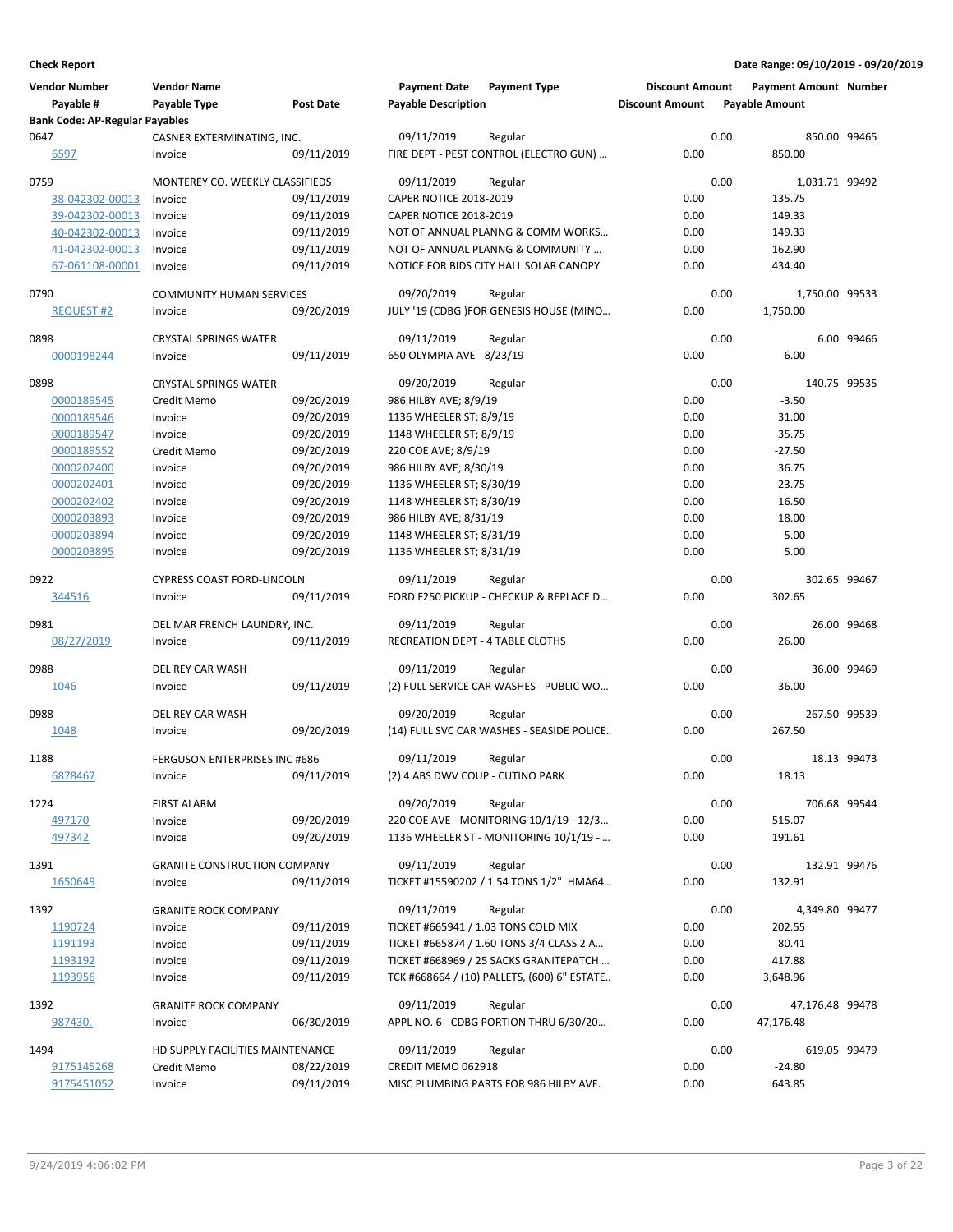| <b>Vendor Number</b>          | <b>Vendor Name</b>               |                  | <b>Payment Date</b>                    | <b>Payment Type</b>                        | <b>Discount Amount</b> |      | <b>Payment Amount Number</b> |              |
|-------------------------------|----------------------------------|------------------|----------------------------------------|--------------------------------------------|------------------------|------|------------------------------|--------------|
| Payable #                     | Payable Type                     | <b>Post Date</b> | <b>Payable Description</b>             |                                            | <b>Discount Amount</b> |      | <b>Payable Amount</b>        |              |
| 1569                          | <b>HOPE SERVICES</b>             |                  | 09/11/2019                             | Regular                                    |                        | 0.00 | 6,432.66 99482               |              |
| S169338                       | Invoice                          | 09/11/2019       | AUGUST 2019 - SEASIDE MAINT CREW       |                                            | 0.00                   |      | 6,432.66                     |              |
| 1971                          | LIEBERT CASSIDY WHITMORE         |                  | 09/20/2019                             | Regular                                    |                        | 0.00 | 1,710.00 99551               |              |
| 1485551                       | Invoice                          | 09/20/2019       | <b>AUGUST 2019 - NEGOTIATIONS SVCS</b> |                                            | 0.00                   |      | 1,710.00                     |              |
| 2102                          | MARTIN'S IRRIGATION SUPPLY, INC. |                  | 09/11/2019                             | Regular                                    |                        | 0.00 | 230.91 99489                 |              |
| 552591                        | Invoice                          | 09/11/2019       |                                        | VALVE BOXES, WIRE NUTS (L), WIRE NUTS (S)  | 0.00                   |      | 199.64                       |              |
| 552688                        | Invoice                          | 09/11/2019       | (6) MISTREE POLE 2x8' TREE STAKES      |                                            | 0.00                   |      | 31.27                        |              |
| 2129                          | <b>MONTEREY COUNTY PEACE</b>     |                  | 09/20/2019                             | Regular                                    |                        | 0.00 | 925.00 99559                 |              |
| 2019049R                      | Invoice                          | 09/20/2019       | JULY 2019 - SHOOTING RANGE USE         |                                            | 0.00                   |      | 450.00                       |              |
| 2019056R                      | Invoice                          | 09/20/2019       |                                        | AUGUST 2019 - SHOOTING RANGE USE           | 0.00                   |      | 475.00                       |              |
| 2157                          | MGT OF AMERICA, LLC              |                  | 09/11/2019                             | Regular                                    |                        | 0.00 | 2,207.85 99490               |              |
| 36267                         | Invoice                          | 06/30/2019       | SB90 ANNUAL CLAIMING - FY 2019         |                                            | 0.00                   |      | 2,207.85                     |              |
| 2186                          | <b>MISSION UNIFORM SERVICE</b>   |                  | 09/11/2019                             | Regular                                    |                        | 0.00 | 111.96 99491                 |              |
| 510669672                     | Invoice                          | 09/11/2019       |                                        | RECREATON DEPT - WEEKLY UNIFORM SVC 9      | 0.00                   |      | 111.96                       |              |
| 2186                          | MISSION UNIFORM SERVICE          |                  | 09/20/2019                             | Regular                                    |                        | 0.00 | 111.96 99555                 |              |
| 510726624                     | Invoice                          | 09/20/2019       |                                        | RECREATION DEPT - UNIFORM SERVICE 9/11     | 0.00                   |      | 111.96                       |              |
| 2236                          | <b>MBS BUSINESS SYSTEMS</b>      |                  | 09/20/2019                             | Regular                                    |                        | 0.00 |                              | 366.41 99552 |
| 367708                        | Invoice                          | 06/30/2019       |                                        | 986 HILBY AVE - FY18/19 PORTION OF INVOI   | 0.00                   |      | 81.17                        |              |
| 367708.                       | Invoice                          | 09/20/2019       |                                        | 986 HILBY AVE - FY 19/20 PORTION OF INVO   | 0.00                   |      | 285.24                       |              |
| 2279                          | COUNTY OF MONTEREY IT DEPT.      |                  | 09/20/2019                             | Regular                                    |                        | 0.00 | 1,245.50 99534               |              |
| 822 7/2019                    | Invoice                          | 09/20/2019       |                                        | JULY 2019 - SEASIDE POLICE (822) MO. IT CH | 0.00                   |      | 1,245.50                     |              |
| 2295                          | MONTEREY COUNTY PETROLEUM        |                  | 09/11/2019                             | Regular                                    |                        | 0.00 | 7,910.05 99493               |              |
| 330726                        | Invoice                          | 09/11/2019       |                                        | 1,332 GALLONS UNLEADED REGULAR GASOL       | 0.00                   |      | 3,859.50                     |              |
| 330727                        | Invoice                          | 09/11/2019       | 438 GALLONS DIESEL NO. 2               |                                            | 0.00                   |      | 1,387.41                     |              |
| 331072                        | Invoice                          | 09/11/2019       | 850 GALLONS DIESEL NO. 2               |                                            | 0.00                   |      | 2,663.14                     |              |
| 2322                          | MONTEREY PENINSULA COLLEGE       |                  | 09/20/2019                             | Regular                                    |                        | 0.00 | 5,587.00 99560               |              |
| <b>MASTER TAXING  Invoice</b> |                                  | 06/30/2019       |                                        | PER MSTR TAX AGREE FOR SEASIDE RESORT      | 0.00                   |      | 5,587.00                     |              |
| 2328                          | <b>WALLACE GROUP</b>             |                  | 09/20/2019                             | Regular                                    |                        | 0.00 | 4,738.75 99576               |              |
| 48937                         | Invoice                          | 09/20/2019       |                                        | JULY 2019 - STORM GRATE PROJ MGMT SVCS     | 0.00                   |      | 731.25                       |              |
| 48968                         | Invoice                          | 09/20/2019       |                                        | JULY 2019 - DEL MONTE SEWER UPGRADE S      | 0.00                   |      | 2,123.75                     |              |
| 49124                         | Invoice                          | 09/20/2019       |                                        | AUGUST 2019 - STORM GRATE PROJ MGMT        | 0.00                   |      | 780.00                       |              |
| 49134                         | Invoice                          | 09/20/2019       |                                        | 7/15/19 - 8/31/19 - TIOGA DEV SEWER PLAN   | 0.00                   |      | 1,103.75                     |              |
| 2335                          | MONTEREY PENINSULA UNIFIED       |                  | 09/20/2019                             | Regular                                    |                        | 0.00 | 51,737.00 99561              |              |
| <b>MASTER TAXING  Invoice</b> |                                  | 06/30/2019       |                                        | PER MSTR TAX AGREE FOR SEASIDE RESORT      | 0.00                   |      | 51,737.00                    |              |
| 2338                          | MONTEREY PENINSULA WATER         |                  | 09/11/2019                             | Regular                                    |                        | 0.00 | 24,886.00 99494              |              |
| RFS2019-01-01 JA Invoice      |                                  | 06/30/2019       |                                        | JAN-JUN 2019 WATERMASTER MONITORING        | 0.00                   |      | 23,770.00                    |              |
| RFS2019-02.01 JA Invoice      |                                  | 06/30/2019       |                                        | JAN-JUN 2019 - WATERMASTER DATA COLL       | 0.00                   |      | 1,116.00                     |              |
| 2351                          | MONTEREY TIRE SERVICE            |                  | 09/11/2019                             | Regular                                    |                        | 0.00 | 1,466.58 99496               |              |
| 1-90910                       | Invoice                          | 09/11/2019       |                                        | TIRE/PARTS FOR 2014 PETERBILT JOHNSON      | 0.00                   |      | 549.92                       |              |
| 1-91063                       | Invoice                          | 09/11/2019       |                                        | (6) GOODYEAR EAGLE RS-A 103V TIRES         | 0.00                   |      | 916.66                       |              |
| 2652                          | PACIFIC GAS & ELECTRIC           |                  | 09/11/2019                             | Regular                                    |                        | 0.00 | 5,983.00 99497               |              |
| MISC ACCTS 8/21/ Invoice      |                                  | 09/11/2019       | PG&E Individual 8/21/19                |                                            | 0.00                   |      | 5,983.00                     |              |
| 2652                          | PACIFIC GAS & ELECTRIC           |                  | 09/11/2019                             | Regular                                    |                        | 0.00 | 45,658.21 99498              |              |
| 8460074755-8 8/5Invoice       |                                  | 09/11/2019       | PGE Collective 8/5/19                  |                                            | 0.00                   |      | 45,658.21                    |              |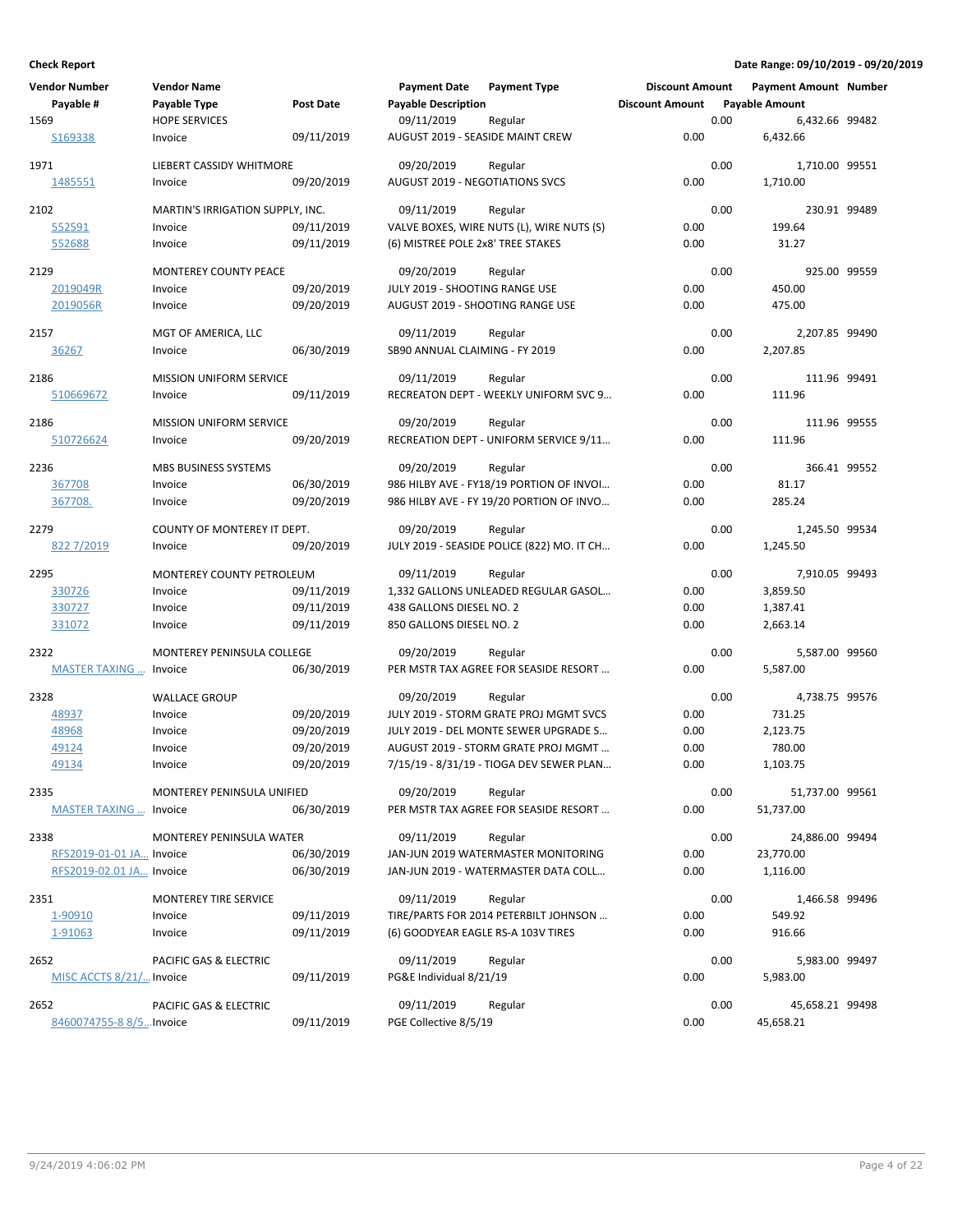| Vendor Number | Vendor Name            |            | <b>Payment Date</b>        | <b>Payment Type</b> | <b>Discount Amount</b> |                       | Payment Amount Number |  |
|---------------|------------------------|------------|----------------------------|---------------------|------------------------|-----------------------|-----------------------|--|
| Pavable #     | Payable Type           | Post Date  | <b>Payable Description</b> |                     | <b>Discount Amount</b> | <b>Pavable Amount</b> |                       |  |
| 2746          | PENINSULA POOL SERVICE |            | 09/11/2019                 | Regular             | 0.00                   |                       | 90.34 99501           |  |
| 192960902     | Invoice                | 09/11/2019 | (4) 4 GAL CASE SANI-CHLOR  |                     | 0.00                   | 90.34                 |                       |  |

|                       | Payable | Payment  |                 |            |
|-----------------------|---------|----------|-----------------|------------|
| <b>Payment Type</b>   | Count   | Count    | <b>Discount</b> | Payment    |
| <b>Regular Checks</b> | 61      | 33       | 0.00            | 218.812.84 |
| <b>Manual Checks</b>  | 0       | 0        | 0.00            | 0.00       |
| <b>Voided Checks</b>  | 0       | $\Omega$ | 0.00            | 0.00       |
| <b>Bank Drafts</b>    | 0       | $\Omega$ | 0.00            | 0.00       |
| EFT's                 | 64      | 38       | 0.00            | 218,812.84 |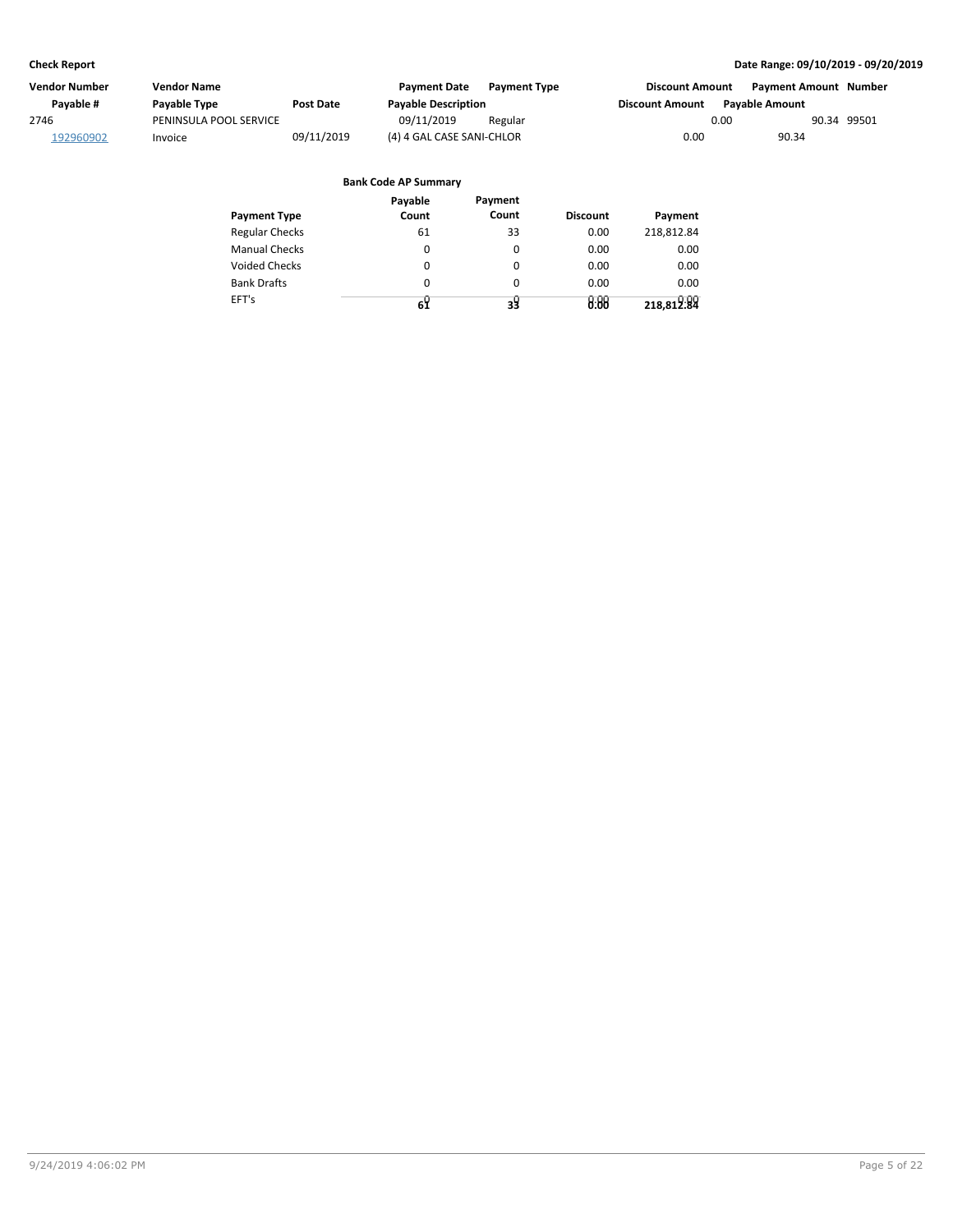| <b>Vendor Number</b>                  | <b>Vendor Name</b>  |                                     | <b>Payment Date</b>        | <b>Payment Type</b>                      | <b>Discount Amount</b> |      | <b>Payment Amount Number</b> |                       |
|---------------------------------------|---------------------|-------------------------------------|----------------------------|------------------------------------------|------------------------|------|------------------------------|-----------------------|
| Payable #                             | <b>Payable Type</b> | <b>Post Date</b>                    | <b>Payable Description</b> |                                          | <b>Discount Amount</b> |      | <b>Payable Amount</b>        |                       |
| <b>Bank Code: PY-Payroll Payables</b> |                     |                                     |                            |                                          |                        |      |                              |                       |
| 2877                                  |                     | PUBLIC EMPLOYEES' RETIREMENT SYSTEM | 09/16/2019                 | <b>Bank Draft</b>                        |                        | 0.00 |                              | 3.450.00 1001391092   |
| <b>INV0003601</b>                     | Invoice             | 08/20/2019                          | GASB 68 & 2018 SSA FEES    |                                          | 0.00                   |      | 3.450.00                     |                       |
| 2877                                  |                     | PUBLIC EMPLOYEES' RETIREMENT SYSTEM | 09/18/2019                 | <b>Bank Draft</b>                        |                        | 0.00 |                              | 127.983.80 1001396792 |
| INV0003614                            | Invoice             | 08/29/2019                          | GROUP 70001 - MANAGEMENT   |                                          | 0.00                   |      | 127.983.80                   |                       |
| 2877                                  |                     | PUBLIC EMPLOYEES' RETIREMENT SYSTEM | 09/18/2019                 | <b>Bank Draft</b>                        |                        | 0.00 |                              | 75.12 1001396792      |
| DM0000281                             | Debit Memo          | 08/30/2019                          |                            | ER CONT ADJ: SEE SPREADSHEET FOR DETAI   | 0.00                   |      | 75.12                        |                       |
| 2877                                  |                     | PUBLIC EMPLOYEES' RETIREMENT SYSTEM | 09/18/2019                 | <b>Bank Draft</b>                        |                        | 0.00 |                              | 85.28 1001396792      |
| DM0000282                             | Debit Memo          | 08/30/2019                          |                            | EE CONT ADJ: SEE SPREADSHEET FOR DETAILS | 0.00                   |      | 85.28                        |                       |

| <b>Payment Type</b>   | Payable<br>Count | Payment<br>Count | <b>Discount</b> | Payment    |
|-----------------------|------------------|------------------|-----------------|------------|
| <b>Regular Checks</b> | 0                | 0                | 0.00            | 0.00       |
| <b>Manual Checks</b>  | 0                | 0                | 0.00            | 0.00       |
| Voided Checks         | 0                | 0                | 0.00            | 0.00       |
| <b>Bank Drafts</b>    | 4                | Δ                | 0.00            | 131.594.20 |
| EFT's                 |                  |                  | 8:88            | 131,594.20 |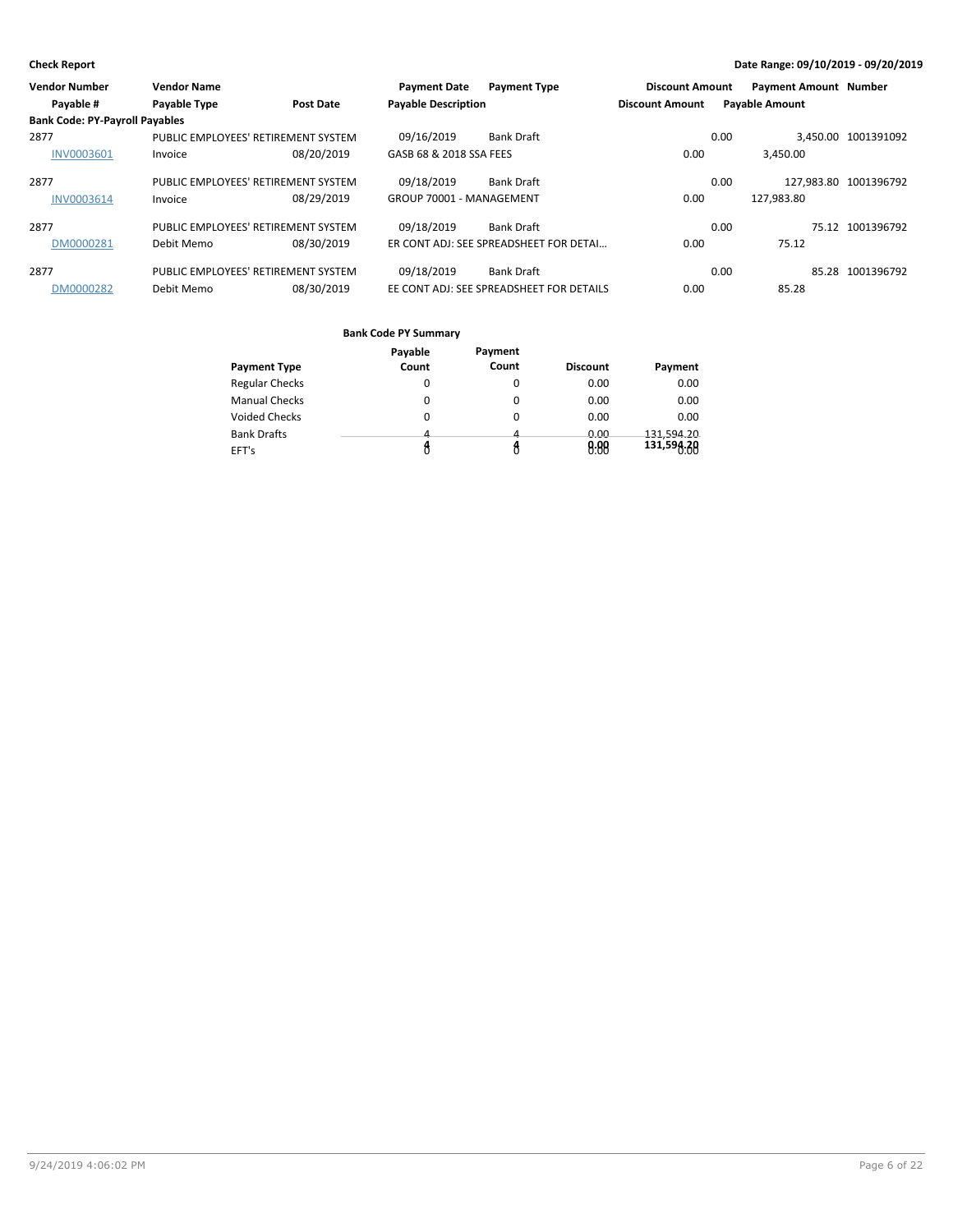| <b>Vendor Number</b><br>Payable #     | <b>Vendor Name</b><br>Payable Type    | <b>Post Date</b>         | <b>Payment Date</b><br><b>Payable Description</b> | <b>Payment Type</b>                                                           | <b>Discount Amount</b><br><b>Discount Amount</b> |      | <b>Payment Amount Number</b><br><b>Payable Amount</b> |             |
|---------------------------------------|---------------------------------------|--------------------------|---------------------------------------------------|-------------------------------------------------------------------------------|--------------------------------------------------|------|-------------------------------------------------------|-------------|
| <b>Bank Code: AP-Regular Payables</b> |                                       |                          |                                                   |                                                                               |                                                  |      |                                                       |             |
| 3148                                  | SEASIDE HIGH SCHOOL FOOTBALL TEAM     |                          | 09/11/2019                                        | Regular                                                                       |                                                  | 0.00 | 3,000.00 99509                                        |             |
| 9/5/19 COUNCIL                        | Invoice                               | 09/11/2019               |                                                   | MAYOR'S YOUTH FUND- NEW HELMETS/SH                                            | 0.00                                             |      | 3,000.00                                              |             |
| 3211                                  | SHERWIN-WILLIAMS CO.                  |                          | 09/11/2019                                        | Regular                                                                       |                                                  | 0.00 |                                                       | 34.40 99510 |
| 3433-1                                | Invoice                               | 09/11/2019               |                                                   | (1) 4'-8' EXT POLE, (2) SOFT WOVN 4X3/8"                                      | 0.00                                             |      | 34.40                                                 |             |
|                                       |                                       |                          |                                                   |                                                                               |                                                  |      |                                                       |             |
| 3249                                  | <b>SMART &amp; FINAL</b>              |                          | 09/11/2019                                        | Regular                                                                       |                                                  | 0.00 |                                                       | 19.07 99511 |
| REF #054776                           | Invoice                               | 09/11/2019               | STORE #455 / REF #054776                          |                                                                               | 0.00                                             |      | 19.07                                                 |             |
| 3249                                  | SMART & FINAL                         |                          | 09/20/2019                                        | Regular                                                                       |                                                  | 0.00 | 136.93 99566                                          |             |
| 55730                                 | Invoice                               | 09/20/2019               |                                                   | STORE #455/TRANS #283 PURCHASE ON 8/                                          | 0.00                                             |      | 81.01                                                 |             |
| REF #057232                           | Invoice                               | 09/20/2019               |                                                   | STORE #455 / REF #057232; PURCHASE ON 9                                       | 0.00                                             |      | 55.92                                                 |             |
|                                       |                                       |                          |                                                   |                                                                               |                                                  |      |                                                       |             |
| 3307                                  | SAME DAY SHRED                        |                          | 09/11/2019                                        | Regular                                                                       |                                                  | 0.00 |                                                       | 32.50 99507 |
| 37203                                 | Invoice                               | 09/11/2019               |                                                   | POLICE DEPT - 64 GAL BIN SVCD 8/26/19                                         | 0.00                                             |      | 32.50                                                 |             |
|                                       | <b>STAPLES ADVANTAGE</b>              |                          |                                                   |                                                                               |                                                  |      |                                                       |             |
| 3319                                  |                                       |                          | 09/11/2019                                        | Regular                                                                       |                                                  | 0.00 | 493.62 99512                                          |             |
| 3423173276                            | Invoice                               | 09/11/2019               | POLICE DEPT - HP BLACK TONER 2PK                  |                                                                               | 0.00                                             |      | 405.63                                                |             |
| 3423939832                            | Invoice                               | 09/11/2019<br>09/11/2019 |                                                   | RECREATION - (2) PAPER-ORANGE, (1) CORK<br>RECREATION - SCOTCH ADHESIVE PUTTY | 0.00<br>0.00                                     |      | 84.94<br>3.05                                         |             |
| 3424214571                            | Invoice                               |                          |                                                   |                                                                               |                                                  |      |                                                       |             |
| 3319                                  | STAPLES ADVANTAGE                     |                          | 09/20/2019                                        | Regular                                                                       |                                                  | 0.00 | 935.68 99568                                          |             |
| 3423173277                            | Invoice                               | 09/20/2019               | FINANCE - (1) MESH WALL FILE BLACK                |                                                                               | 0.00                                             |      | 29.49                                                 |             |
| 3424322940                            | Invoice                               | 09/20/2019               |                                                   | C HALL - (2) STAPLERS, (5 CASES) 30% RECYC                                    | 0.00                                             |      | 295.34                                                |             |
| 3424322941                            | Invoice                               | 09/20/2019               | CITY HALL - (2) STAPLERS                          |                                                                               | 0.00                                             |      | 67.71                                                 |             |
| 3424322942                            | Invoice                               | 09/20/2019               |                                                   | CITY HALL - (2) SCISSORS, (2) MOUSE PADS                                      | 0.00                                             |      | 53.71                                                 |             |
| 3424322943                            | Invoice                               | 09/20/2019               | RECREATION - 3/4 x75 VELCRO STRIP                 |                                                                               | 0.00                                             |      | 80.62                                                 |             |
| 3424322944                            | Invoice                               | 09/20/2019               |                                                   | RECREATION - (1) 7-PORT USB 2.0 HUB                                           | 0.00                                             |      | 44.78                                                 |             |
| 3424322945                            | Invoice                               | 09/20/2019               |                                                   | RECREATION - ENV, (5 CASES) PAPER, 3 RMS                                      | 0.00                                             |      | 364.03                                                |             |
|                                       |                                       |                          |                                                   |                                                                               |                                                  |      |                                                       |             |
| 3574                                  | U.S. BANK-CALCARD                     |                          | 09/11/2019                                        | Regular                                                                       |                                                  | 0.00 | 11,974.45 99515                                       |             |
| 4246 0445 5565 0 Invoice              |                                       | 06/30/2019               | CalCard 7/22/19 June Total                        |                                                                               | 0.00                                             |      | 11,974.45                                             |             |
| 3717                                  | MICHAEL WILDGOOSE                     |                          | 09/20/2019                                        | Regular                                                                       |                                                  | 0.00 |                                                       | 32.76 99554 |
| 9/13/19                               | Invoice                               | 09/20/2019               |                                                   | REIMBURSEMENT FOR HISTORY SHOW EXP                                            | 0.00                                             |      | 32.76                                                 |             |
|                                       |                                       |                          |                                                   |                                                                               |                                                  |      |                                                       |             |
| 4040                                  | STEPHEN BROWN ASSOCIATES, INC.        |                          | 09/20/2019                                        | Regular                                                                       |                                                  | 0.00 | 13,000.00 99569                                       |             |
| 2019-1454                             | Invoice                               | 06/30/2019               |                                                   | APPRAISAL- FORMER FT ORD NURSES BARR                                          | 0.00                                             |      | 6,500.00                                              |             |
| 2019-1456                             | Invoice                               | 06/30/2019               |                                                   | APPRAISAL FOR FMR FT ORD BLDG 4481                                            | 0.00                                             |      | 6,500.00                                              |             |
| 4106                                  | BAY REPROGRAPHIC & SUPPLY, INC.       |                          | 09/11/2019                                        | Regular                                                                       |                                                  | 0.00 | 396.26 99464                                          |             |
| 388811                                | Invoice                               | 09/11/2019               |                                                   | AUG-SEPT 2019 - BAY MPS BASE/LF USAGE                                         | 0.00                                             |      | 396.26                                                |             |
|                                       |                                       |                          |                                                   |                                                                               |                                                  |      |                                                       |             |
| 4222                                  | HARRIS & ASSOCIATES, INC.             |                          | 09/20/2019                                        | Regular                                                                       |                                                  | 0.00 | 53,911.71 99547                                       |             |
| 41953                                 | Invoice                               | 09/20/2019               |                                                   | 6/30/19 - 7/27/19 SEASIDE CSD - LIFT STN U                                    | 0.00                                             |      | 5,250.00                                              |             |
| 41955                                 | Invoice                               | 09/20/2019               | 6/30/19-7/27/19 - CIP MGMT                        |                                                                               | 0.00                                             |      | 1,050.00                                              |             |
| 42178                                 | Invoice                               | 09/20/2019               |                                                   | 7/28/19 - 8/24/19 - SEASIDE CSD LIFT STN U                                    | 0.00                                             |      | 5,280.00                                              |             |
| 42212                                 | Invoice                               | 09/20/2019               | 7/28/19-8/24/19 CIP MGMT SVCS                     |                                                                               | 0.00                                             |      | 11,321.71                                             |             |
| 42231                                 | Invoice                               | 09/20/2019               |                                                   | 7/28/19-8/24/19 2019/20 PAVEMENT REHA                                         | 0.00                                             |      | 31,010.00                                             |             |
|                                       |                                       |                          |                                                   |                                                                               |                                                  |      |                                                       |             |
| 4511                                  | VETERINARY EMERGENCY & SPECIALTY CTR. |                          | 09/20/2019                                        | Regular                                                                       |                                                  | 0.00 | 329.00 99575                                          |             |
| 81339                                 | Invoice                               | 09/20/2019               |                                                   | 8/18/19 - EMERGENCY VISIT; PATIENT ID 50                                      | 0.00                                             |      | 208.50                                                |             |
| 81709                                 | Invoice                               | 09/20/2019               | 9/3/2019 - EXAM; PATIENT ID 50903                 |                                                                               | 0.00                                             |      | 120.50                                                |             |
| 4519                                  | MICHAEL MASTROIANNI                   |                          | 09/20/2019                                        | Regular                                                                       |                                                  | 0.00 | 1,350.00 99553                                        |             |
| 1841                                  | Invoice                               | 09/20/2019               |                                                   | (1) CARRIAGE & PETTING ZOO FOR WINTER                                         | 0.00                                             |      | 1,350.00                                              |             |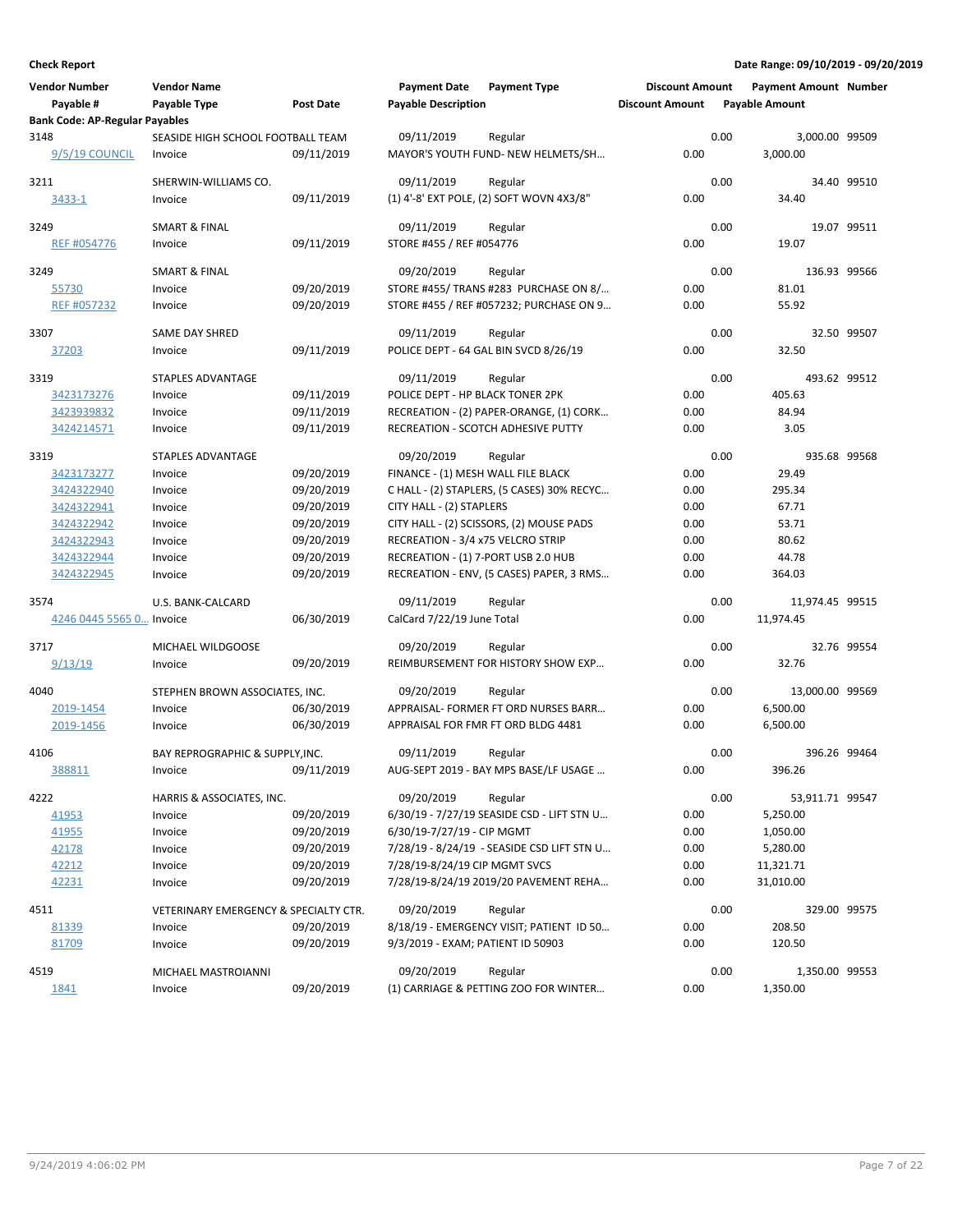| Vendor Number | Vendor Name           |                  | <b>Payment Date</b>            | <b>Payment Type</b> | <b>Discount Amount</b> | Payment Amount Number |             |
|---------------|-----------------------|------------------|--------------------------------|---------------------|------------------------|-----------------------|-------------|
| Pavable #     | Payable Type          | <b>Post Date</b> | <b>Payable Description</b>     |                     | <b>Discount Amount</b> | <b>Pavable Amount</b> |             |
| 4896          | DEPARTMENT OF JUSTICE |                  | 09/20/2019                     | Regular             |                        | 0.00                  | 98.00 99540 |
| 401094        | Invoice               | 09/20/2019       | AUGUST 2019 - FINGERPRINT APPS |                     | 0.00                   | 98.00                 |             |

| <b>Payment Type</b>   | Payable<br>Count | Payment<br>Count | <b>Discount</b> | Payment   |
|-----------------------|------------------|------------------|-----------------|-----------|
| <b>Regular Checks</b> | 30               | 15               | 0.00            | 85,744.38 |
| <b>Manual Checks</b>  | 0                | 0                | 0.00            | 0.00      |
| <b>Voided Checks</b>  | 0                | 0                | 0.00            | 0.00      |
| <b>Bank Drafts</b>    | 30               | 10               | 0.00            | 85,740.88 |
| EFT's                 | 0                | 0                | 0.00            | 0.00      |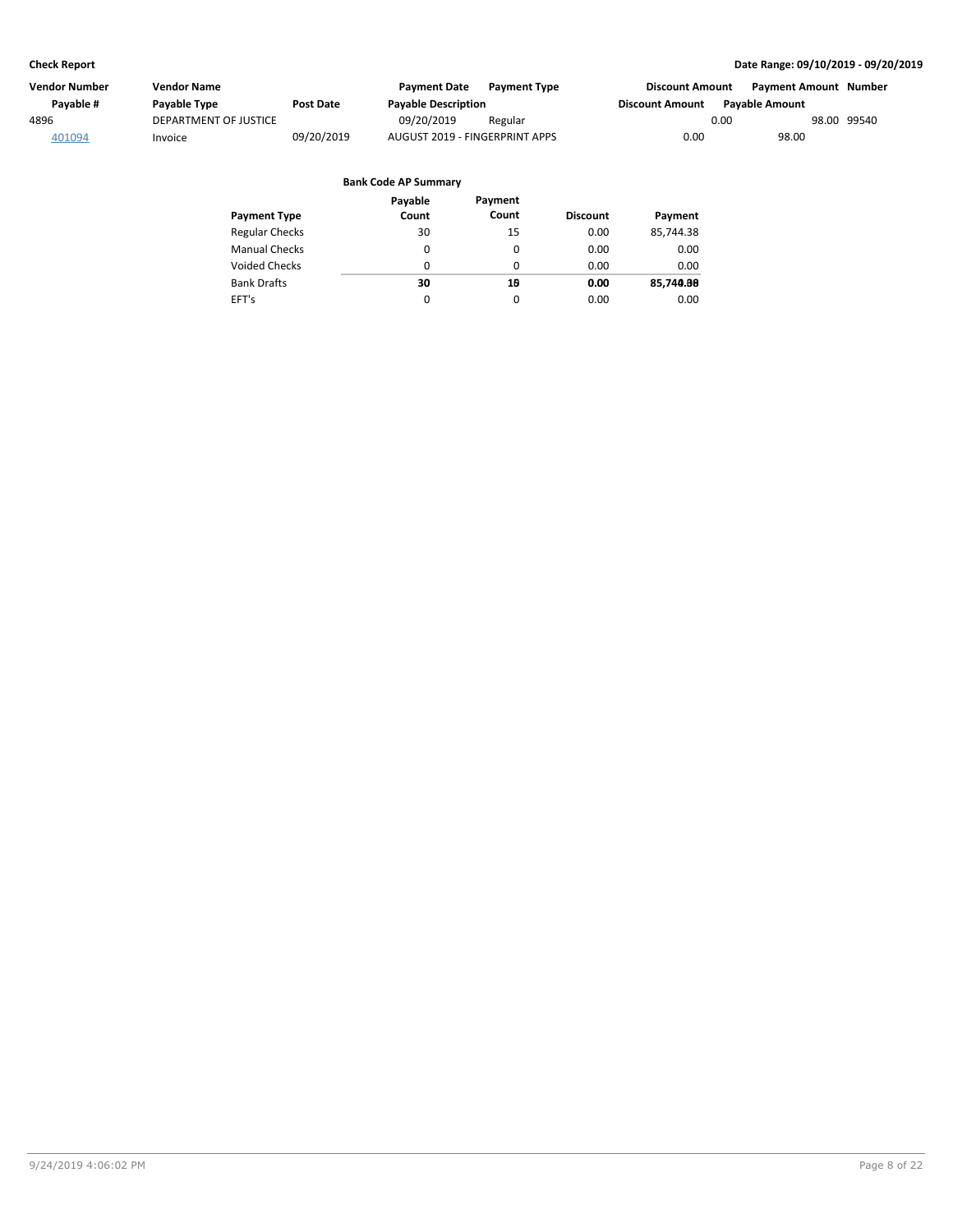| Vendor Number                         | <b>Vendor Name</b>        |                  | <b>Payment Date</b>        | <b>Payment Type</b> | <b>Discount Amount</b> |                       | <b>Payment Amount Number</b> |                      |
|---------------------------------------|---------------------------|------------------|----------------------------|---------------------|------------------------|-----------------------|------------------------------|----------------------|
| Pavable #                             | <b>Pavable Type</b>       | <b>Post Date</b> | <b>Payable Description</b> |                     | <b>Discount Amount</b> | <b>Pavable Amount</b> |                              |                      |
| <b>Bank Code: PY-Payroll Payables</b> |                           |                  |                            |                     |                        |                       |                              |                      |
| 4920                                  | ICMA RETIREMENT TRUST-457 |                  | 09/12/2019                 | <b>Bank Draft</b>   |                        | 0.00                  |                              | 34,247.35 2653779703 |
| <b>INV0003682</b>                     | Invoice                   | 09/12/2019       | <b>CONTRIBUTIONS</b>       |                     | 0.00                   |                       | 34.247.35                    |                      |

|                       | Payable | Payment  |                 |           |
|-----------------------|---------|----------|-----------------|-----------|
| <b>Payment Type</b>   | Count   | Count    | <b>Discount</b> | Payment   |
| <b>Regular Checks</b> | 0       |          | 0.00            | 0.00      |
| <b>Manual Checks</b>  | 0       | 0        | 0.00            | 0.00      |
| <b>Voided Checks</b>  |         |          | 0.00            | 34,249.99 |
| <b>Bank Drafts</b>    |         |          | 0.00            | 34,247.35 |
| EFT's                 | 0       | $\Omega$ | 0.00            | 0.00      |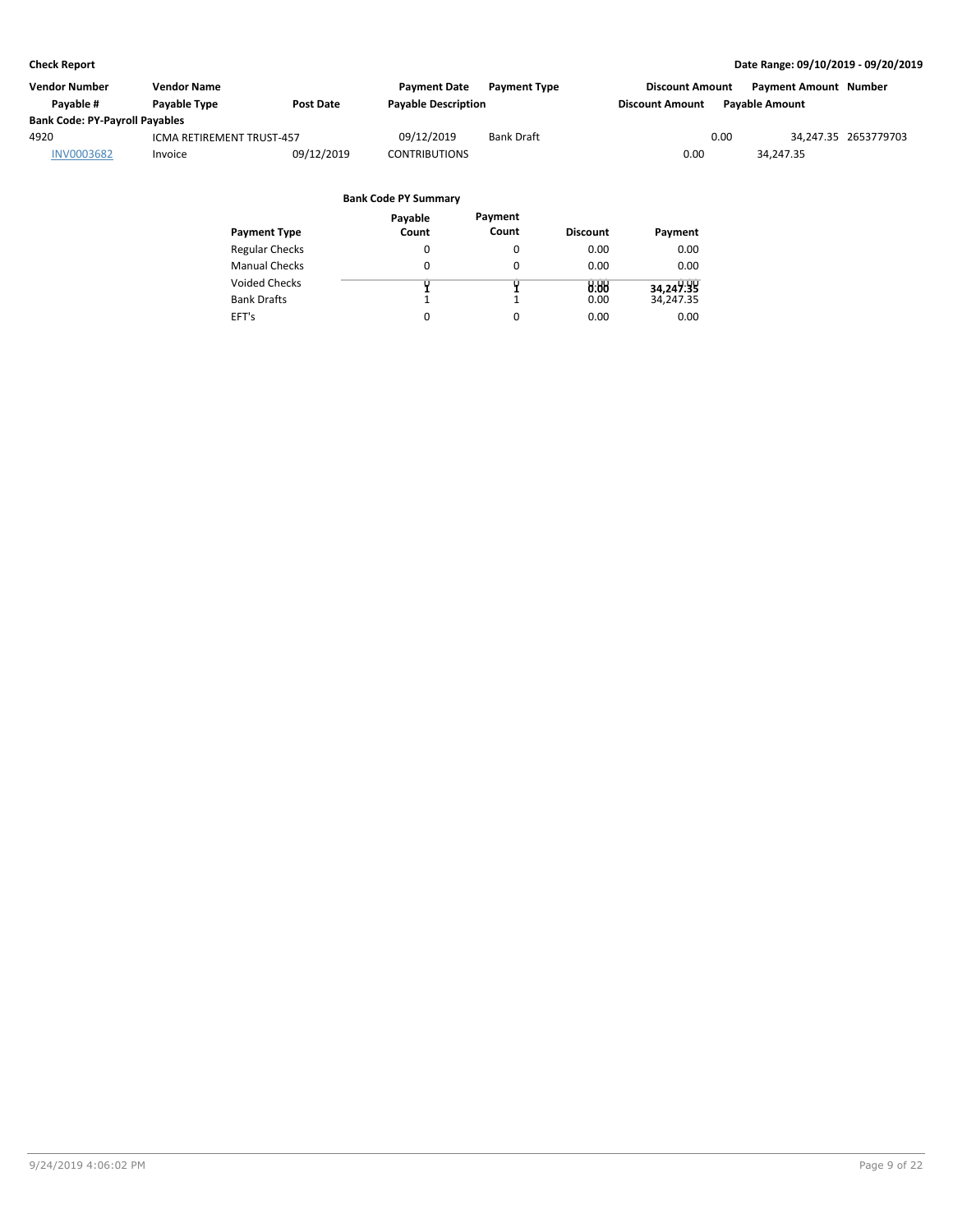| <b>Vendor Number</b>                  | <b>Vendor Name</b>        |            | <b>Payment Date</b><br><b>Payment Type</b> | <b>Discount Amount</b> | <b>Payment Amount Number</b> |  |
|---------------------------------------|---------------------------|------------|--------------------------------------------|------------------------|------------------------------|--|
| Pavable #                             | <b>Pavable Type</b>       | Post Date  | <b>Payable Description</b>                 | <b>Discount Amount</b> | <b>Pavable Amount</b>        |  |
| <b>Bank Code: AP-Regular Payables</b> |                           |            |                                            |                        |                              |  |
| 4970                                  | <b>WHITSON ENGINEERS</b>  |            | 09/20/2019<br>Regular                      | 0.00                   | 2.128.00 99578               |  |
| 0022476                               | Invoice                   | 06/30/2019 | 4/1/19 - 5/31/19 - CAPRA PARK - CIVIL      | 0.00                   | 2.128.00                     |  |
| 5038                                  | THE VILLAGE PROJECT. INC. |            | 09/20/2019<br>Regular                      | 0.00                   | 2.106.65 99572               |  |
| <b>AUG 2019</b>                       | Invoice                   | 09/20/2019 | AUGUST 2019 - CAL GRANT FOR YOUTH VIO      | 0.00                   | 2,106.65                     |  |

|                       | Payable  | Payment  |                 |          |
|-----------------------|----------|----------|-----------------|----------|
| <b>Payment Type</b>   | Count    | Count    | <b>Discount</b> | Payment  |
| <b>Regular Checks</b> | 2        | 2        | 0.00            | 4,234.65 |
| <b>Manual Checks</b>  | 0        | 0        | 0.00            | 0.00     |
| <b>Voided Checks</b>  |          |          | 8.88            | 4,234.65 |
| <b>Bank Drafts</b>    | $\Omega$ | 0        | 0.00            | 0.00     |
| EFT's                 | 0        | $\Omega$ | 0.00            | 0.00     |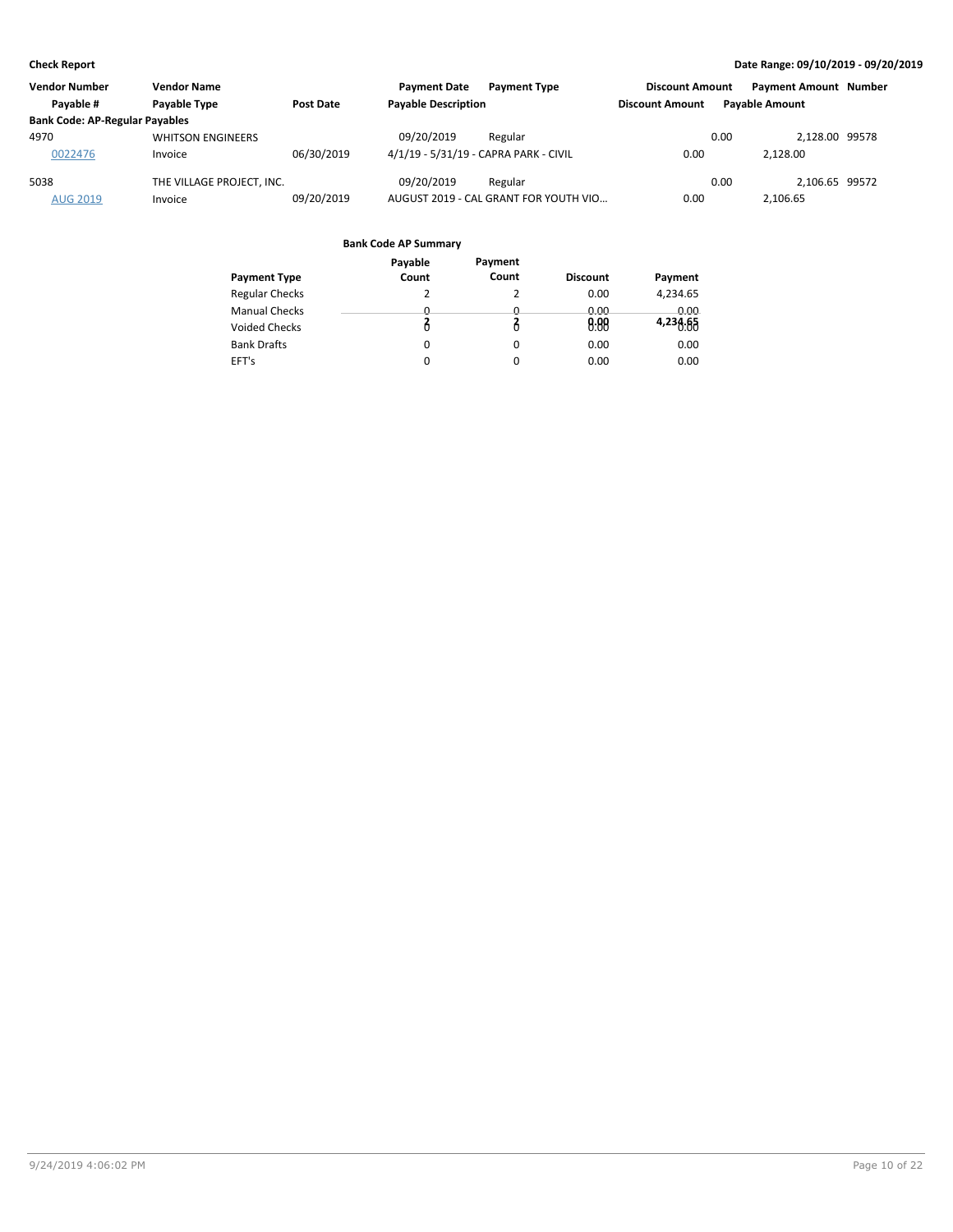| <b>Vendor Number</b>                  | <b>Vendor Name</b>  |            | <b>Payment Date</b>        | <b>Payment Type</b> | <b>Discount Amount</b> |      | <b>Payment Amount Number</b> |                         |
|---------------------------------------|---------------------|------------|----------------------------|---------------------|------------------------|------|------------------------------|-------------------------|
| Payable #                             | Payable Type        | Post Date  | <b>Payable Description</b> |                     | <b>Discount Amount</b> |      | <b>Pavable Amount</b>        |                         |
| <b>Bank Code: PY-Payroll Payables</b> |                     |            |                            |                     |                        |      |                              |                         |
| 5144                                  | STATE OF CALIFORNIA |            | 09/16/2019                 | Bank Draft          |                        | 0.00 |                              | 20.47 0-024-715-712     |
| <b>INV0003690</b>                     | Invoice             | 09/16/2019 | <b>SIT PAYABLE</b>         |                     | 0.00                   |      | 20.47                        |                         |
| 5144                                  | STATE OF CALIFORNIA |            | 09/13/2019                 | Bank Draft          |                        | 0.00 |                              | 25.167.39 0-882-147-008 |
| <b>INV0003686</b>                     | Invoice             | 09/13/2019 | <b>SIT PAYABLE</b>         |                     | 0.00                   |      | 25.167.39                    |                         |

|                       | Payable  | Payment  |                 |           |
|-----------------------|----------|----------|-----------------|-----------|
| <b>Payment Type</b>   | Count    | Count    | <b>Discount</b> | Payment   |
| <b>Regular Checks</b> | $\Omega$ | 0        | 0.00            | 0.00      |
| <b>Manual Checks</b>  | ø        | ø        | 0.00            | 25,180.86 |
| <b>Voided Checks</b>  | 0        | $\Omega$ | 0.00            | 0.00      |
| <b>Bank Drafts</b>    | 2        | 2        | 0.00            | 25,187.86 |
| EFT's                 | 0        | 0        | 0.00            | 0.00      |
|                       |          |          |                 |           |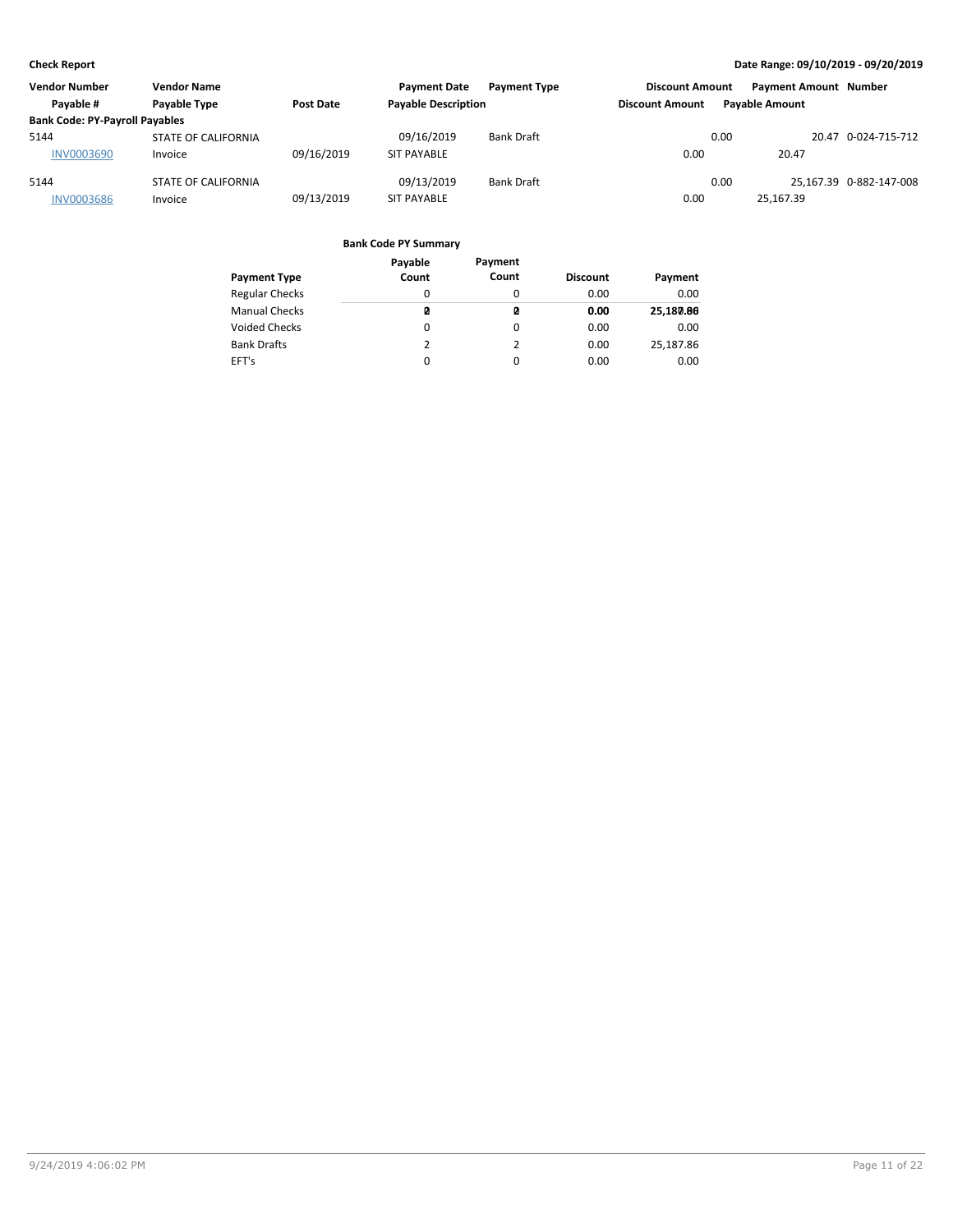| <b>Vendor Number</b>                  | <b>Vendor Name</b>            |            | <b>Payment Date</b><br><b>Payment Type</b> | <b>Discount Amount</b> | <b>Payment Amount Number</b> |              |
|---------------------------------------|-------------------------------|------------|--------------------------------------------|------------------------|------------------------------|--------------|
| Pavable #                             | <b>Pavable Type</b>           | Post Date  | <b>Payable Description</b>                 | <b>Discount Amount</b> | <b>Pavable Amount</b>        |              |
| <b>Bank Code: AP-Regular Payables</b> |                               |            |                                            |                        |                              |              |
| 5198                                  | <b>GOLDEN STATE PORTABLES</b> |            | 09/11/2019<br>Regular                      |                        | 0.00                         | 607.90 99475 |
| 40735                                 | Invoice                       | 09/11/2019 | AUG 2019 - OFC TRAILERS 440 HARCOURT A     | 0.00                   | 487.54                       |              |
| 40736                                 | Invoice                       | 09/11/2019 | AUG 2019 - 610 OLYMPIA AVE MONTHLY RE      | 0.00                   | 120.36                       |              |

| Payment Type          | Payable<br>Count | Payment<br>Count | <b>Discount</b> | Payment |
|-----------------------|------------------|------------------|-----------------|---------|
| <b>Regular Checks</b> |                  |                  | 0.88            | 883.38  |
| <b>Manual Checks</b>  | 0                |                  | 0.00            | 0.00    |
| <b>Voided Checks</b>  | 0                | 0                | 0.00            | 0.00    |
| <b>Bank Drafts</b>    | 0                | 0                | 0.00            | 0.00    |
| EFT's                 | 0                | 0                | 0.00            | 0.00    |
|                       |                  |                  |                 |         |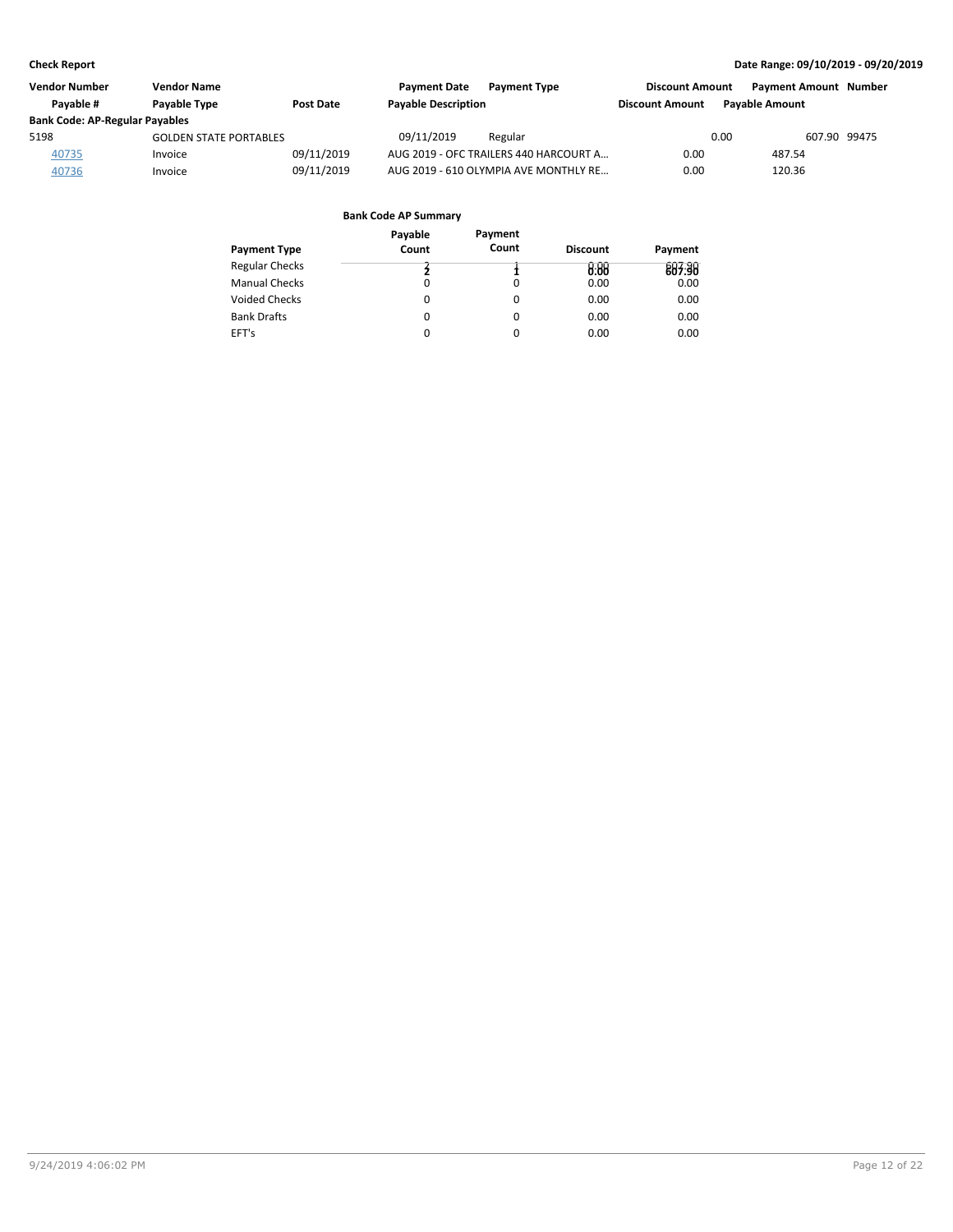| <b>Vendor Number</b>                  | <b>Vendor Name</b> |                  | <b>Payment Date</b>        | <b>Payment Type</b> | <b>Discount Amount</b> |      | <b>Payment Amount Number</b> |                         |
|---------------------------------------|--------------------|------------------|----------------------------|---------------------|------------------------|------|------------------------------|-------------------------|
| Payable #                             | Payable Type       | <b>Post Date</b> | <b>Payable Description</b> |                     | <b>Discount Amount</b> |      | <b>Payable Amount</b>        |                         |
| <b>Bank Code: PY-Payroll Payables</b> |                    |                  |                            |                     |                        |      |                              |                         |
| 5264                                  | RABOBANK, N.A.     |                  | 09/13/2019                 | <b>Bank Draft</b>   |                        | 0.00 |                              | 18.203.38 2709656513627 |
| <b>INV0003688</b>                     | Invoice            | 09/13/2019       | <b>MEDICARE PAYABLE</b>    |                     | 0.00                   |      | 18,203.38                    |                         |
| 5264                                  | RABOBANK, N.A.     |                  | 09/13/2019                 | <b>Bank Draft</b>   |                        | 0.00 |                              | 66.470.30 2709656513627 |
| <b>INV0003687</b>                     | Invoice            | 09/13/2019       | <b>FIT PAYABLE</b>         |                     | 0.00                   |      | 66,470.30                    |                         |
| 5264                                  | RABOBANK, N.A.     |                  | 09/16/2019                 | <b>Bank Draft</b>   |                        | 0.00 | 55.83                        | 2709659125821           |
| INV0003691                            | Invoice            | 09/16/2019       | <b>FIT PAYABLE</b>         |                     | 0.00                   |      | 55.83                        |                         |
| 5264                                  | RABOBANK, N.A.     |                  | 09/16/2019                 | <b>Bank Draft</b>   |                        | 0.00 |                              | 14.18 2709659125821     |
| <b>INV0003692</b>                     | Invoice            | 09/16/2019       | <b>MEDICARE PAYABLE</b>    |                     | 0.00                   |      | 14.18                        |                         |

|                       | Payable | Payment      |          |           |
|-----------------------|---------|--------------|----------|-----------|
| <b>Payment Type</b>   | Count   | <b>Count</b> | Discount | Payment   |
| <b>Regular Checks</b> |         |              | 0.88     | 84,743.69 |
| <b>Manual Checks</b>  |         | 0            | 0.00     | 0.00      |
| <b>Voided Checks</b>  | 0       | $\Omega$     | 0.00     | 0.00      |
| <b>Bank Drafts</b>    | 4       | 4            | 0.00     | 84,743.69 |
| EFT's                 | 0       | $\Omega$     | 0.00     | 0.00      |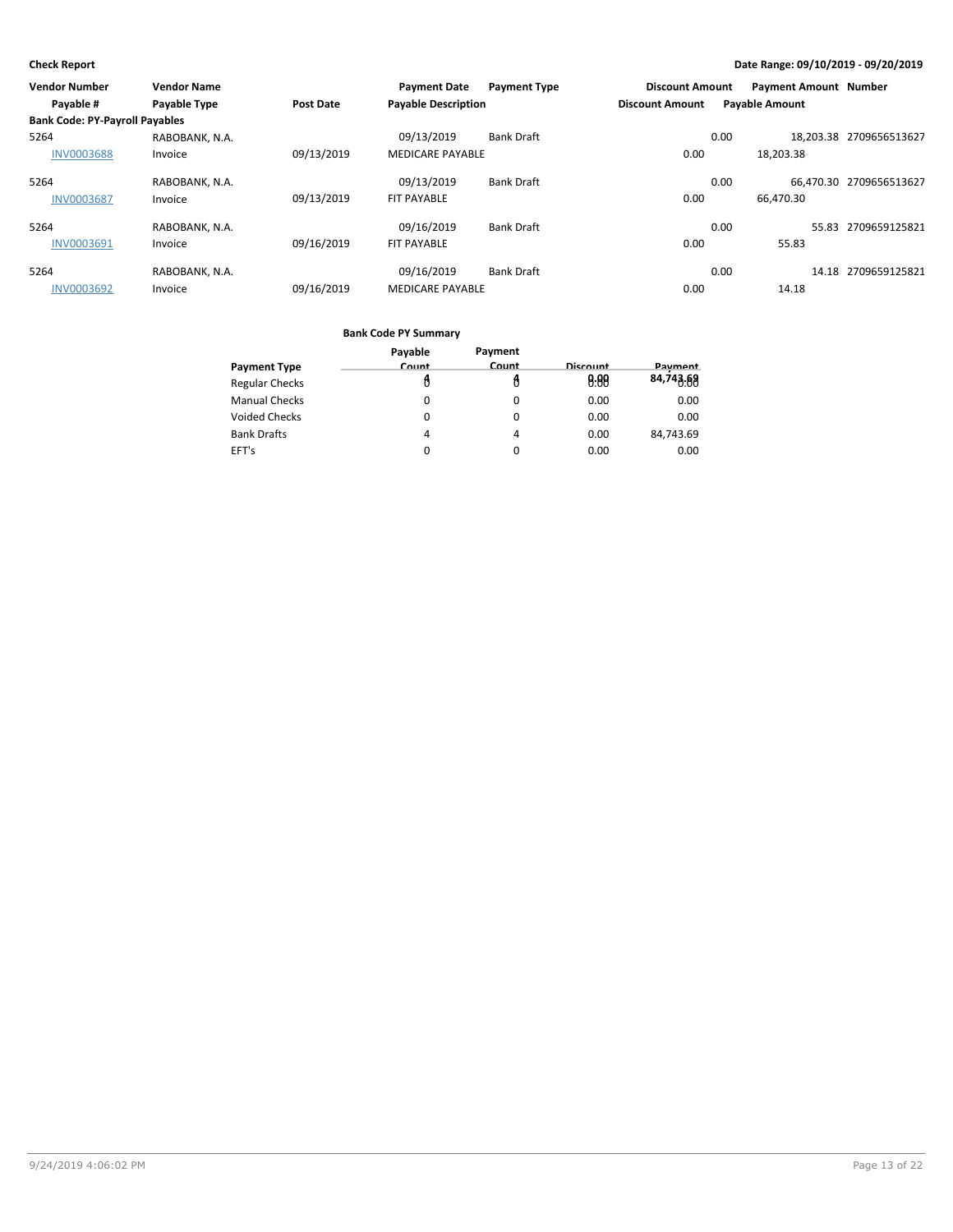| <b>Vendor Number</b>                  | <b>Vendor Name</b>  |            | <b>Payment Date</b><br><b>Payment Type</b> | <b>Discount Amount</b> | <b>Payment Amount Number</b> |  |
|---------------------------------------|---------------------|------------|--------------------------------------------|------------------------|------------------------------|--|
| Pavable #                             | <b>Pavable Type</b> | Post Date  | <b>Payable Description</b>                 | <b>Discount Amount</b> | <b>Pavable Amount</b>        |  |
| <b>Bank Code: AP-Regular Payables</b> |                     |            |                                            |                        |                              |  |
| 5417                                  | <b>RENTAL DEPOT</b> |            | 09/11/2019<br>Regular                      |                        | 0.00<br>473.00 99504         |  |
| 272179-1                              | Invoice             | 09/11/2019 | (1) LOADER, ASV RT30 TRACKED, DIESEL       | 0.00                   | 473.00                       |  |
| 5452                                  | LEXIPOL, LLC        |            | 09/20/2019<br>Regular                      |                        | 0.00<br>6.000.00 99550       |  |
| 30806                                 | Invoice             | 09/20/2019 | 7/1/19-6/30/20 UPDATE MGMT SVC/DTB M       | 0.00                   | 6.000.00                     |  |

|                       | Payable | Payment  |           |                 |
|-----------------------|---------|----------|-----------|-----------------|
| <b>Payment Type</b>   | Count   | Count    | Discolone | <b>Ba47Be00</b> |
| <b>Regular Checks</b> | 2       |          | 0.00      | 6,473.00        |
| <b>Manual Checks</b>  | 0       | 0        | 0.00      | 0.00            |
| <b>Voided Checks</b>  | 0       | $\Omega$ | 0.00      | 0.00            |
| <b>Bank Drafts</b>    | 0       | 0        | 0.00      | 0.00            |
| EFT's                 | 0       | $\Omega$ | 0.00      | 0.00            |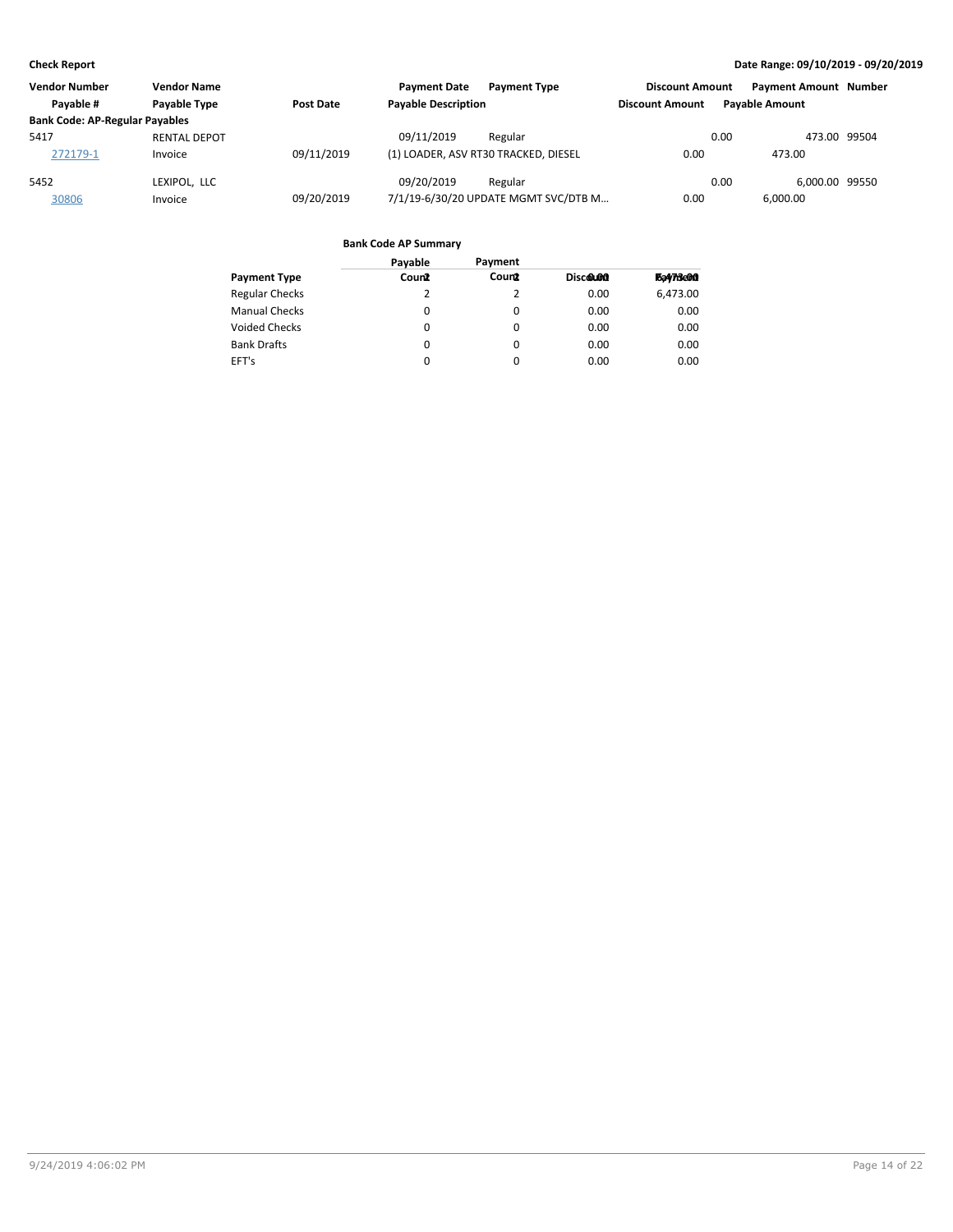| <b>Vendor Number</b>                  | <b>Vendor Name</b> |            | <b>Payment Date</b>        | <b>Payment Type</b> | <b>Discount Amount</b> |      | <b>Payment Amount Number</b> |                        |
|---------------------------------------|--------------------|------------|----------------------------|---------------------|------------------------|------|------------------------------|------------------------|
| Pavable #                             | Payable Type       | Post Date  | <b>Payable Description</b> |                     | <b>Discount Amount</b> |      | <b>Pavable Amount</b>        |                        |
| <b>Bank Code: PY-Payroll Payables</b> |                    |            |                            |                     |                        |      |                              |                        |
| 5476                                  | GUARDIAN           |            | 09/17/2019                 | <b>Bank Draft</b>   |                        | 0.00 |                              | 2.914.15 1568667095061 |
| <b>INV0003695</b>                     | Invoice            | 09/17/2019 | SEPTEMBER 2019 ADMIN FEES  |                     | 0.00                   |      | 2.914.15                     |                        |
| 5476                                  | <b>GUARDIAN</b>    |            | 09/17/2019                 | <b>Bank Draft</b>   |                        | 0.00 |                              | 2.931.60 1568667095061 |
| <b>INV0003696</b>                     | Invoice            | 09/17/2019 | OCTOBER 2019 ADMIN FEES    |                     | 0.00                   |      | 2,931.60                     |                        |

| <b>Payment Type</b>   | Payable<br>Count | <b>Payment</b><br>Count | 0.00<br><b>Discount</b> | 5,845.75<br>Payment |
|-----------------------|------------------|-------------------------|-------------------------|---------------------|
| <b>Regular Checks</b> | $\Omega$         | 0                       | 0.00                    | 0.00                |
| <b>Manual Checks</b>  | 0                | $\Omega$                | 0.00                    | 0.00                |
| <b>Voided Checks</b>  | 0                | $\Omega$                | 0.00                    | 0.00                |
| <b>Bank Drafts</b>    | 2                | $\mathcal{P}$           | 0.00                    | 5.845.75            |
| EFT's                 | $\Omega$         | $\Omega$                | 0.00                    | 0.00                |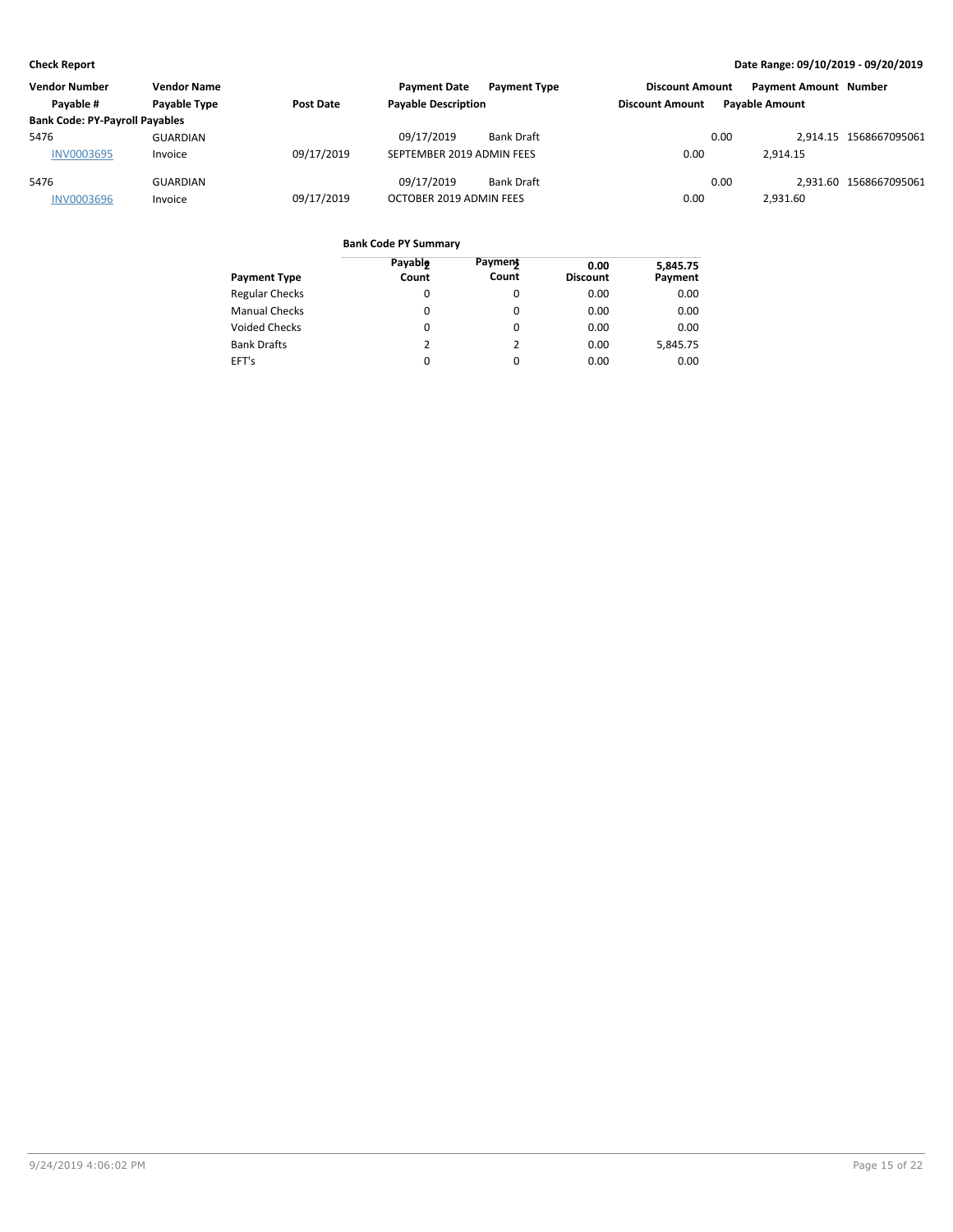| <b>Vendor Number</b><br>Payable #     | <b>Vendor Name</b><br>Payable Type            | <b>Post Date</b> | <b>Payment Date</b><br><b>Payable Description</b> | <b>Payment Type</b>                       | <b>Discount Amount</b><br><b>Discount Amount</b> |      | <b>Payment Amount Number</b><br><b>Payable Amount</b> |             |
|---------------------------------------|-----------------------------------------------|------------------|---------------------------------------------------|-------------------------------------------|--------------------------------------------------|------|-------------------------------------------------------|-------------|
| <b>Bank Code: AP-Regular Payables</b> |                                               |                  |                                                   |                                           |                                                  |      |                                                       |             |
| 5543                                  | <b>MONTEREY BAY URGENT</b>                    |                  | 09/20/2019                                        | Regular                                   |                                                  | 0.00 |                                                       | 60.00 99557 |
| 266518                                | Invoice                                       | 09/20/2019       | PRE-EMPLOYMENT TESTING                            |                                           | 0.00                                             |      | 60.00                                                 |             |
| 5705                                  | PUBLIC AGENCY RETIREMENT SERVICES             |                  | 09/20/2019                                        | Regular                                   |                                                  | 0.00 | 7,000.00 99563                                        |             |
| 43645                                 | Invoice                                       | 09/20/2019       | ACTUARIAL FEES THROUGH 8/14/2019                  |                                           | 0.00                                             |      | 7,000.00                                              |             |
| 5873                                  | UNITED SITE SERVICES, INC.                    |                  | 09/11/2019                                        | Regular                                   |                                                  | 0.00 | 11,055.57 99516                                       |             |
| 114-8519994                           | Invoice                                       | 06/30/2019       |                                                   | 5/16/19 - 6/12/19 FENCE RENTAL GIGLING    | 0.00                                             |      | 2,609.76                                              |             |
| 114-8763153                           | Invoice                                       | 09/06/2019       |                                                   | 7/3/19-7/5/19 - 2,100 FT FENCE BARRICADES | 0.00                                             |      | 4,856.40                                              |             |
| 114-8923978                           | Invoice                                       | 09/06/2019       |                                                   | 7/22/19 - 8/5/19343 FT FENCE-BARRICADES   | 0.00                                             |      | 979.65                                                |             |
| 114-8968040                           | Invoice                                       | 09/06/2019       |                                                   | 8/8/19 - 9/4/19 FENCE RENTAL GIGLING RD   | 0.00                                             |      | 2,609.76                                              |             |
| 5875                                  | HINDERLITER, de LLAMAS & ASSOCIATES           |                  | 09/11/2019                                        | Regular                                   |                                                  | 0.00 | 2,234.39 99481                                        |             |
| 0032106-IN                            | Invoice                                       | 09/11/2019       |                                                   | CNTRCT SVCS - SALES TAX Q3, AUDIT SVCS -  | 0.00                                             |      | 2,234.39                                              |             |
| 5921                                  | MONTEREY COUNTY AUDITOR-CONTROLLER            |                  | 09/20/2019                                        | Regular                                   |                                                  | 0.00 | 15,129.00 99558                                       |             |
| <b>MASTER TAXING </b>                 | Invoice                                       | 06/30/2019       |                                                   | PER MSTR TAX AGREE FOR SEASIDE RESORT     | 0.00                                             |      | 15,129.00                                             |             |
| 6013                                  | RHOMAR INDUSTRIES, INC.                       |                  | 09/11/2019                                        | Regular                                   |                                                  | 0.00 | 2,375.19 99505                                        |             |
| 95098                                 | Invoice                                       | 09/11/2019       |                                                   | (55 GLS) 55-GAL DRUMS ASHPLT & TACK OIL   | 0.00                                             |      | 2,375.19                                              |             |
| 6162                                  | PLAYCORE WISCONSIN INC                        |                  | 09/11/2019                                        | Regular                                   |                                                  | 0.00 | 2,796.90 99502                                        |             |
| SI211819                              | Invoice                                       | 06/30/2019       | (220) MURIATIC ACID - MINI BULK                   |                                           | 0.00                                             |      | 1,067.06                                              |             |
| SI212538                              | Invoice                                       | 06/30/2019       |                                                   | (4) HVY DUTY EYE BOLTS, (2) 8' BCKSTROKE  | 0.00                                             |      | 1,536.38                                              |             |
| SI214396                              | Invoice                                       | 09/11/2019       |                                                   | (4) THREADED EYE 1/2"-- 13 THREAD 1-1/8"  | 0.00                                             |      | 193.46                                                |             |
| 6197                                  | U.S. BANK EQUIPMENT FINANCE                   |                  | 09/20/2019                                        | Regular                                   |                                                  | 0.00 | 197.31 99573                                          |             |
| 394675029                             | Invoice                                       | 09/20/2019       |                                                   | 656 BROADWAY AVE COPIER - KONICA MIN      | 0.00                                             |      | 197.31                                                |             |
| 6306                                  | <b>GAVILAN PEST CONTROL</b>                   |                  | 09/11/2019                                        | Regular                                   |                                                  | 0.00 | 226.00 99474                                          |             |
| 0125177                               | Invoice                                       | 09/11/2019       | 220 COE AVE - GENERAL PEST SVC                    |                                           | 0.00                                             |      | 58.00                                                 |             |
| 0125489                               | Invoice                                       | 09/11/2019       |                                                   | 1136 WHEELER ST - MONTHLY GENERAL PES     | 0.00                                             |      | 83.00                                                 |             |
| 0125733                               | Invoice                                       | 09/11/2019       |                                                   | 986 HILBY AVE - MONTHLY GENERAL PEST S    | 0.00                                             |      | 85.00                                                 |             |
|                                       |                                               |                  |                                                   |                                           |                                                  |      |                                                       |             |
| 6379<br>(7) ACCTS - SEASI             | <b>MARINA COAST WATER DISTRICT</b><br>Invoice | 09/11/2019       | 09/11/2019<br>7/1/19 - 8/30/19 MISC SEASIDE ACCTS | Regular                                   | 0.00                                             | 0.00 | 15,235.33 99488<br>15,235.33                          |             |
|                                       |                                               |                  |                                                   |                                           |                                                  |      |                                                       |             |
| 6415<br>984-SS                        | <b>ENFLOW INFORMATION SYSTEMS</b>             | 09/11/2019       | 09/11/2019<br>HELP FIX RATES ERROR IN HR REPORT   | Regular                                   | 0.00                                             | 0.00 | 200.00 99470<br>200.00                                |             |
|                                       | Invoice                                       |                  |                                                   |                                           |                                                  |      |                                                       |             |
| 6477                                  | <b>ROBERT S. JAQUES</b>                       |                  | 09/11/2019                                        | Regular                                   |                                                  | 0.00 | 4.800.00 99506                                        |             |
| 07/31/19-09/04/19 Invoice             |                                               | 09/11/2019       |                                                   | 7/31/19 - 9/4/19 WATERMASTER TECH PRO     | 0.00                                             |      | 4,800.00                                              |             |
| 6553                                  | <b>COMCAST</b>                                |                  | 09/20/2019                                        | Regular                                   |                                                  | 0.00 |                                                       | 44.43 99532 |
| <u>9/6/19 - 10/5/19</u>               | Invoice                                       | 09/20/2019       |                                                   | ACCT #8155 10 027 0033792; 9/6/19 - 10/5/ | 0.00                                             |      | 44.43                                                 |             |
| 6671                                  | <b>VERIZON WIRELESS</b>                       |                  | 09/11/2019                                        | Regular                                   |                                                  | 0.00 | 114.03 99519                                          |             |
| 9836749869                            | Invoice                                       | 06/30/2019       |                                                   | ACCT #742236901-00001; FY 19 PORTION      | 0.00                                             |      | 8.87                                                  |             |
| 9836749869.                           | Invoice                                       | 09/11/2019       |                                                   | ACCT #742236901-00001; FY 20 PORTION      | 0.00                                             |      | 67.15                                                 |             |
| 9836753030                            | Invoice                                       | 09/11/2019       |                                                   | ACCT #772515511-00004; 8/23/19 BILL DATE  | 0.00                                             |      | 38.01                                                 |             |
| 6671                                  | <b>VERIZON WIRELESS</b>                       |                  | 09/20/2019                                        | Regular                                   |                                                  | 0.00 | 973.06 99574                                          |             |
| 9837152032                            | Invoice                                       | 09/20/2019       |                                                   | ACCT #472229021-00003; (2 MONTHS OF C     | 0.00                                             |      | 973.06                                                |             |
| 6703                                  | RAUL LOZANO                                   |                  | 09/20/2019                                        | Regular                                   |                                                  | 0.00 | 905.74 99564                                          |             |
| <u> 18217</u>                         | Invoice                                       | 09/20/2019       |                                                   | 2 CASES #10 WINDOW ENVELOPES W/ LOGO      | 0.00                                             |      | 905.74                                                |             |
| 6727                                  | DATAPROSE, INC.                               |                  | 09/20/2019                                        | Regular                                   |                                                  | 0.00 | 450.62 99537                                          |             |
| DP1902887                             | Invoice                                       | 09/20/2019       |                                                   | AUGUST 2019 - PRINTING SVC FOR WATER B    | 0.00                                             |      | 450.62                                                |             |
| 6747                                  | <b>AT&amp;T MOBILITY</b>                      |                  | 09/20/2019                                        | Regular                                   |                                                  | 0.00 | 712.16 99526                                          |             |
| 287021335618 A Invoice                |                                               | 09/20/2019       |                                                   | ACCT #287021335618/INV 287021335618X      | 0.00                                             |      | 712.16                                                |             |
|                                       |                                               |                  |                                                   |                                           |                                                  |      |                                                       |             |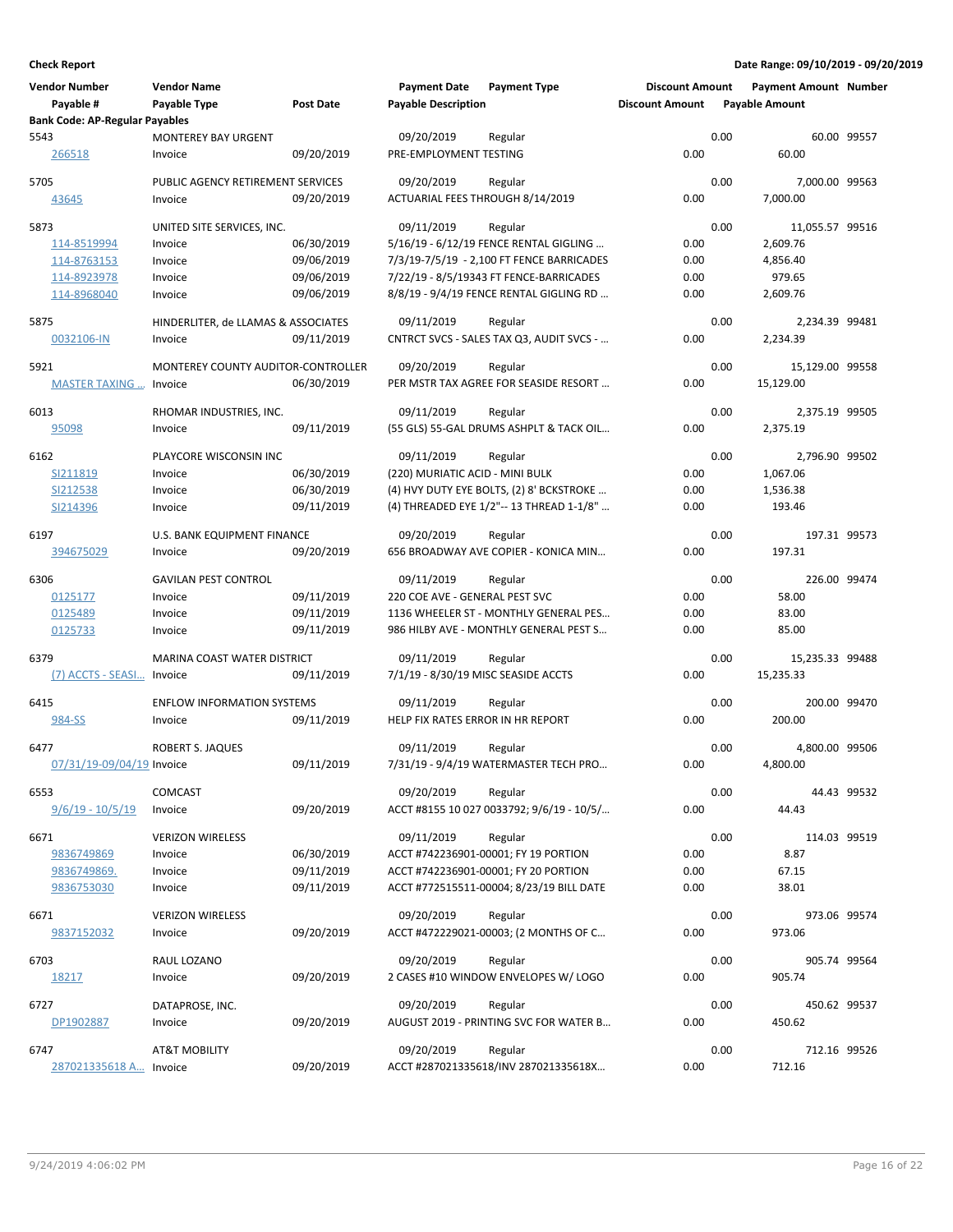| <b>Vendor Number</b> | <b>Vendor Name</b>      |                  | <b>Payment Date</b>            | <b>Payment Type</b>                       | <b>Discount Amount</b> | <b>Payment Amount Number</b> |              |
|----------------------|-------------------------|------------------|--------------------------------|-------------------------------------------|------------------------|------------------------------|--------------|
| Payable #            | Payable Type            | <b>Post Date</b> | <b>Payable Description</b>     |                                           | <b>Discount Amount</b> | <b>Payable Amount</b>        |              |
| 6761                 | MONTEREY SIGNS, INC.    |                  | 09/11/2019                     | Regular                                   |                        | 0.00                         | 535.33 99495 |
| 16669                | Invoice                 | 09/11/2019       |                                | (2) SKATE PARK SIGNS + GRAPHIC SERVICES   | 0.00                   | 535.33                       |              |
| 6818                 | DE LAGE LANDEN          |                  | 09/20/2019                     | Regular                                   |                        | 0.00                         | 518.35 99538 |
| 65035769             | Invoice                 | 09/20/2019       | SEPT 2019 - SHARP/MXM904 LEASE |                                           | 0.00                   | 518.35                       |              |
| 6949                 | <b>WATCHGUARD VIDEO</b> |                  | 09/20/2019                     | Regular                                   |                        | 0.00                         | 712.56 99577 |
| SRINV0019563         | Invoice                 | 09/20/2019       |                                | REPAIR OF UNIT DV10-152412 GP 140897      | 0.00                   | 415.78                       |              |
| SRINV0019575         | Invoice                 | 09/20/2019       |                                | REPAIR OF UNIT DV1M-260190 GP 141183      | 0.00                   | 296.78                       |              |
| 7065                 | JAN ROEHL CONSULTING    |                  | 09/11/2019                     | Regular                                   |                        | 0.00                         | 531.25 99484 |
| 12                   | Invoice                 | 09/11/2019       |                                | AUGUST 2019 - CAL VIP EVALUATION SVCS     | 0.00                   | 531.25                       |              |
| 7071                 | AT&T                    |                  | 09/20/2019                     | Regular                                   |                        | 0.00                         | 153.18 99524 |
| $8/28 - 9/27/19$     | Invoice                 | 09/20/2019       |                                | ACCT #237 841-1401 204 2; 8/28/19 BILL DA | 0.00                   | 51.06                        |              |
| $8/28/19 - 9/27/19$  | Invoice                 | 09/20/2019       |                                | ACCT #237 841-1403 201 6; 8/28/19 BILL DA | 0.00                   | 51.06                        |              |
| 8/28/19-9/27/19      | Invoice                 | 09/20/2019       |                                | ACCT #237 841-1412 213 0; 8/28/19 BILL DA | 0.00                   | 51.06                        |              |

|                       | 35<br>Payable | Payment | 0.00            | 66.960.40 |
|-----------------------|---------------|---------|-----------------|-----------|
| <b>Payment Type</b>   | Count         | Count   | <b>Discount</b> | Payment   |
| <b>Regular Checks</b> | 35            | 23      | 0.00            | 66.960.40 |
| <b>Manual Checks</b>  | 0             | 0       | 0.00            | 0.00      |
| <b>Voided Checks</b>  | 0             | 0       | 0.00            | 0.00      |
| <b>Bank Drafts</b>    | 0             | 0       | 0.00            | 0.00      |
| EFT's                 | 0             | 0       | 0.00            | 0.00      |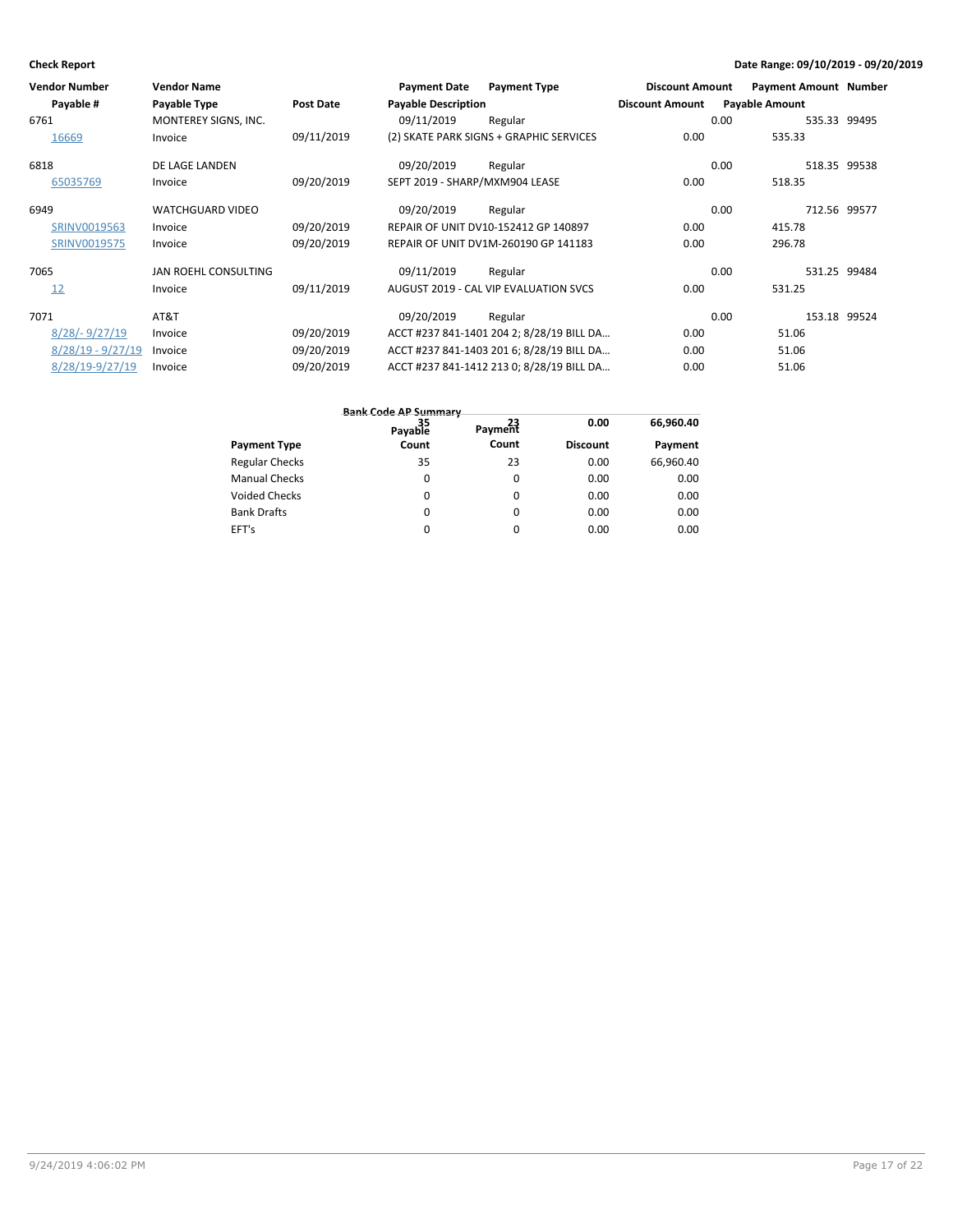| Vendor Number                         | <b>Vendor Name</b>       |                  | <b>Payment Date</b>          | <b>Payment Type</b>                         | <b>Discount Amount</b> |      | <b>Payment Amount Number</b> |                   |
|---------------------------------------|--------------------------|------------------|------------------------------|---------------------------------------------|------------------------|------|------------------------------|-------------------|
| Payable #                             | Payable Type             | <b>Post Date</b> | <b>Payable Description</b>   |                                             | <b>Discount Amount</b> |      | <b>Payable Amount</b>        |                   |
| <b>Bank Code: PY-Payroll Payables</b> |                          |                  |                              |                                             |                        |      |                              |                   |
| 7088                                  | <b>FITNESS EVOLUTION</b> |                  | 09/12/2019                   | Bank Draft                                  |                        | 0.00 |                              | 71.33 DFT0002397  |
| <b>INV0003440</b>                     | Invoice                  | 09/12/2019       | <b>GYM MEMBERSHIP-FAMILY</b> |                                             | 0.00                   |      | 71.33                        |                   |
| 7088                                  | <b>FITNESS EVOLUTION</b> |                  | 09/12/2019                   | Bank Draft                                  |                        | 0.00 |                              | 30.00 DFT0002397  |
| INV0003439                            | Invoice                  | 09/12/2019       | <b>GYM MEMBERSHIP</b>        |                                             | 0.00                   |      | 30.00                        |                   |
| 7088                                  | <b>FITNESS EVOLUTION</b> |                  | 09/12/2019                   | Bank Draft                                  |                        | 0.00 |                              | 30.00 DFT0002397  |
| <b>INV0003527</b>                     | Invoice                  | 09/12/2019       | <b>GYM MEMBERSHIP</b>        |                                             | 0.00                   |      | 30.00                        |                   |
| 7088                                  | <b>FITNESS EVOLUTION</b> |                  | 09/12/2019                   | <b>Bank Draft</b>                           |                        | 0.00 |                              | -60.00 DFT0002397 |
| CM0000271                             | Credit Memo              | 09/12/2019       | <b>GYM MEMBERSHIP</b>        |                                             | 0.00                   |      | $-60.00$                     |                   |
| 7088                                  | <b>FITNESS EVOLUTION</b> |                  | 09/12/2019                   | Bank Draft                                  |                        | 0.00 |                              | -41.33 DFT0002397 |
| CM0000285                             | Credit Memo              | 09/12/2019       |                              | <b>GUEVARA REIMB CITY FOR PAYMENTS MADE</b> | 0.00                   |      | $-41.33$                     |                   |
| 7088                                  | <b>FITNESS EVOLUTION</b> |                  | 09/12/2019                   | Bank Draft                                  |                        | 0.00 |                              | -30.00 DFT0002397 |
| CM0000272                             | Credit Memo              | 09/12/2019       | <b>GYM MEMBERSHIP-FAMILY</b> |                                             | 0.00                   |      | $-30.00$                     |                   |

|                       | <b>Bank Code PY Summary</b> | 6        | 0.00            | 0.00    |
|-----------------------|-----------------------------|----------|-----------------|---------|
|                       |                             |          |                 |         |
|                       | Payable                     | Payment  |                 |         |
| <b>Payment Type</b>   | Count                       | Count    | <b>Discount</b> | Payment |
| <b>Regular Checks</b> | 0                           | 0        | 0.00            | 0.00    |
| <b>Manual Checks</b>  | 0                           | $\Omega$ | 0.00            | 0.00    |
| Voided Checks         | $\Omega$                    | $\Omega$ | 0.00            | 0.00    |
| <b>Bank Drafts</b>    | 6                           | 6        | 0.00            | 0.00    |
| EFT's                 | $\Omega$                    | $\Omega$ | 0.00            | 0.00    |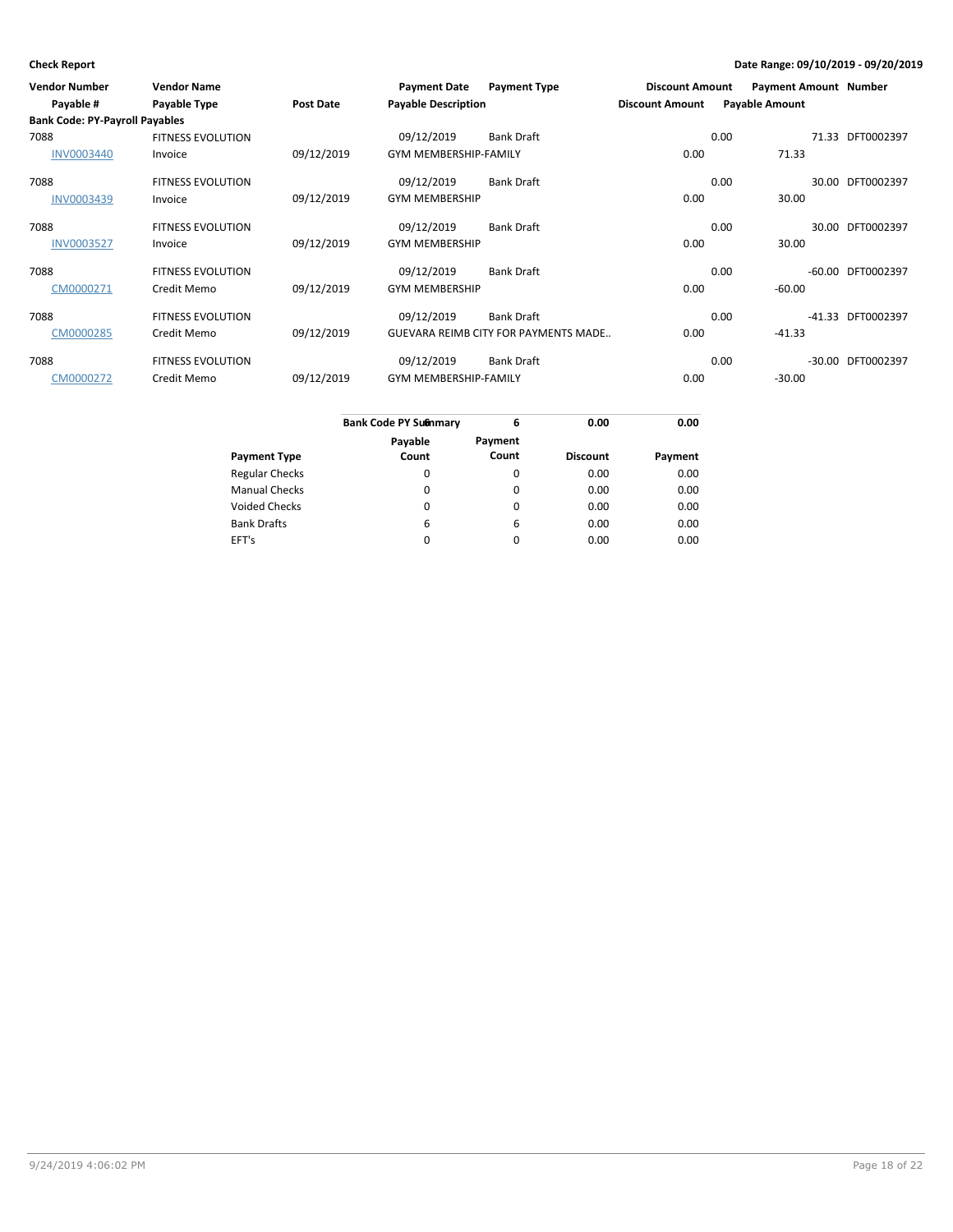| <b>Vendor Number</b><br>Payable #             | <b>Vendor Name</b><br>Payable Type       | <b>Post Date</b>         | <b>Payment Date</b><br><b>Payable Description</b> | <b>Payment Type</b>                       | <b>Discount Amount</b><br><b>Discount Amount</b> |      | <b>Payment Amount Number</b><br><b>Payable Amount</b> |             |
|-----------------------------------------------|------------------------------------------|--------------------------|---------------------------------------------------|-------------------------------------------|--------------------------------------------------|------|-------------------------------------------------------|-------------|
| <b>Bank Code: AP-Regular Payables</b><br>7266 | E2 CONSULTING ENGINEERS, INC             |                          | 09/20/2019                                        | Regular                                   |                                                  | 0.00 | 6,613.75 99541                                        |             |
| WW-SEA-2307-030 Invoice                       |                                          | 09/20/2019               |                                                   | 7/1/19-7/26/19 CIP-LIFT STATION UPGRADE   | 0.00                                             |      | 6,613.75                                              |             |
| 7324                                          | BEAR ELECTRICAL SOLUTIONS, INC.          |                          | 09/20/2019                                        | Regular                                   |                                                  | 0.00 | 12,334.00 99527                                       |             |
| 8709                                          | Invoice                                  | 09/20/2019               |                                                   | JULY 2019 - RESPONSE TRAFFC SIGNAL MAI    | 0.00                                             |      | 3,984.50                                              |             |
| 8710                                          | Invoice                                  | 09/20/2019               |                                                   | JULY 2019 - RESPONSE TRAFFC SIGNALS **    | 0.00                                             |      | 710.00                                                |             |
| 8724                                          | Invoice                                  | 09/20/2019               |                                                   | JULY 2019 - ROUTINE TRAFFC SIGNAL MAIN    | 0.00                                             |      | 1,785.00                                              |             |
| 8725                                          | Invoice                                  | 09/20/2019               |                                                   | JULY 2019 - ROUTINE TRAFFC SIGNAL ** O    | 0.00                                             |      | 190.00                                                |             |
| 8842                                          | Invoice                                  | 09/20/2019               |                                                   | AUGUST 2019 - ROUTINE TRAFFC SIGNL MA     | 0.00                                             |      | 1,785.00                                              |             |
| 8843                                          | Invoice                                  | 09/20/2019               |                                                   | AUGUST 2019 - ROUTINE TRAFFC SIGNL - **   | 0.00                                             |      | 190.00                                                |             |
| 8888                                          | Invoice                                  | 09/20/2019               |                                                   | AUGUST 2019 - RESPONSE TRAFFC SIGNL MA    | 0.00                                             |      | 2,507.00                                              |             |
| 8889                                          | Invoice                                  | 09/20/2019               |                                                   | AUGUST 2019 - RESPONSE TRAFFC SIGNL - **  | 0.00                                             |      | 1,182.50                                              |             |
| 7405                                          | CENTRAL VALLEY TOXICOLOGY                |                          | 09/20/2019                                        | Regular                                   |                                                  | 0.00 |                                                       | 78.00 99530 |
| 292946                                        | Invoice                                  | 09/20/2019               |                                                   | (1) ABUSE SCRN, (1) DRUG LEVEL / CASE #EG | 0.00                                             |      | 78.00                                                 |             |
| 7503                                          | SILKE COMMUNICATIONS                     |                          | 09/20/2019                                        | Regular                                   |                                                  | 0.00 | 325.00 99565                                          |             |
| 86020                                         | Invoice                                  | 09/20/2019               |                                                   | EQUIPMENT RENTAL FOR 7/4/19 EVENT         | 0.00                                             |      | 325.00                                                |             |
| 7505                                          | MONTEREY BAY ANALYTICAL SVCS.            |                          | 09/20/2019                                        | Regular                                   |                                                  | 0.00 | 338.00 99556                                          |             |
| 19083004                                      | Invoice                                  | 09/20/2019               |                                                   | SEASIDE MWS SAMPLES RECEIVED ON 8/30/     | 0.00                                             |      | 260.00                                                |             |
| 190904 18                                     | Invoice                                  | 09/20/2019               |                                                   | SEASIDE MWS SAMPLES RECEIVED ON 9/4/2     | 0.00                                             |      | 78.00                                                 |             |
| 7541                                          | A TO Z PARTY RENTAL INC.                 |                          | 09/11/2019                                        | Regular                                   |                                                  | 0.00 | 1,037.88 99461                                        |             |
| 373140                                        | Invoice                                  | 09/11/2019               |                                                   | 7/20/19 FARMER'S MKT PORTA TOILETS        | 0.00                                             |      | 518.94                                                |             |
| 374620                                        | Invoice                                  | 09/11/2019               |                                                   | 7/27/19 FARMER'S MKT PORTA TOILETS        | 0.00                                             |      | 518.94                                                |             |
| 7541                                          | A TO Z PARTY RENTAL INC.                 |                          | 09/20/2019                                        | Regular                                   |                                                  | 0.00 | 518.94 99523                                          |             |
| 380866                                        | Invoice                                  | 09/20/2019               |                                                   | 8/24/19 FARMER'S MARKET PORTA TOILETS     | 0.00                                             |      | 518.94                                                |             |
| 7628                                          | <b>WILLIAM SPENCER</b>                   |                          | 09/20/2019                                        | Regular                                   |                                                  | 0.00 |                                                       | 75.00 99579 |
| 09/10/2019                                    | Invoice                                  | 09/20/2019               |                                                   | PERFORM FOR SR CANDLELIGHT LUNCH ON       | 0.00                                             |      | 75.00                                                 |             |
| 7672                                          | PATRICIA A. LINTELL                      |                          | 09/11/2019                                        | Regular                                   |                                                  | 0.00 | 100.00 99499                                          |             |
| 9/10/19                                       | Invoice                                  | 09/11/2019               |                                                   | 9/10/2019 SANITATION DISTRICT BOARD M     | 0.00                                             |      | 100.00                                                |             |
|                                               |                                          |                          |                                                   |                                           |                                                  | 0.00 | 716.63 99531                                          |             |
| 7996<br>191733                                | <b>CIVICPLUS</b>                         | 09/20/2019               | 09/20/2019<br>(1) INTRANET SUBSITE ANNUAL FEE     | Regular                                   | 0.00                                             |      | 716.63                                                |             |
|                                               | Invoice                                  |                          |                                                   |                                           |                                                  |      |                                                       |             |
| 8014                                          | PAXTON ASSOCIATES                        |                          | 09/11/2019                                        | Regular                                   |                                                  | 0.00 | 5,500.00 99500                                        |             |
| 1347                                          | Invoice                                  | 09/11/2019               |                                                   | 7/26/19-8/25/19 WATERMASTER ADMIN SV      | 0.00                                             |      | 5,500.00                                              |             |
| 8022                                          | JEFF K. BILLS                            |                          | 09/11/2019                                        | Regular                                   |                                                  | 0.00 | 4,767.00 99485                                        |             |
| 369119                                        | Invoice                                  | 09/11/2019               |                                                   | LEADERSHIP TRNG/DEV - SHERI DAMON         | 0.00                                             |      | 4,767.00                                              |             |
|                                               |                                          |                          |                                                   |                                           |                                                  |      |                                                       |             |
| 8022                                          | JEFF K. BILLS                            |                          | 09/20/2019                                        | Regular                                   |                                                  | 0.00 | 800.00 99548                                          |             |
| 3791019                                       | Invoice                                  | 09/20/2019               | (2) SUREHIRE ASSESSMENTS 9/10/19                  |                                           | 0.00                                             |      | 800.00                                                |             |
| 8129                                          | VORTEX INDUSTRIES, INC.                  |                          | 09/11/2019                                        | Regular                                   |                                                  | 0.00 | 2,189.62 99520                                        |             |
| 44-1369982                                    | Invoice                                  | 09/11/2019               |                                                   | STORAGE DOOR REPAIR WORK AT 1249 CAN      | 0.00                                             |      | 1,195.00                                              |             |
| 44-1372779                                    | Invoice                                  | 09/11/2019               |                                                   | REPAIR WORK TO GATE AT 2102 PERALTA A     | 0.00                                             |      | 994.62                                                |             |
| 8232                                          | <b>MAKAI SOLUTIONS</b>                   |                          | 09/11/2019                                        | Regular                                   |                                                  | 0.00 | 796.51 99487                                          |             |
| <u>1246</u>                                   | Invoice                                  | 09/11/2019               |                                                   | ANNUAL SAFETY LIFT INSPECTONS 8/29/19     | 0.00                                             |      | 796.51                                                |             |
|                                               |                                          |                          |                                                   |                                           |                                                  |      |                                                       |             |
| 8233                                          | <b>HERC RENTALS</b>                      |                          | 09/11/2019                                        | Regular                                   |                                                  | 0.00 | 18,993.19 99480                                       |             |
| 461501                                        | Invoice                                  | 09/11/2019               | 1 TON RIDE-ON ASPHALT ROLLER                      |                                           | 0.00                                             |      | 18,993.19                                             |             |
|                                               |                                          |                          |                                                   |                                           |                                                  |      |                                                       |             |
| 8273                                          | SMILE BUSINESS PRODUCTS, INC.<br>Invoice |                          | 09/20/2019                                        | Regular                                   |                                                  | 0.00 | 330.82 99567                                          |             |
| 784429                                        |                                          | 09/20/2019<br>09/20/2019 | ENGINEERING SHARP / MX-3070N                      | 440 HARCOURT AVE - SHARP / MX-M904        | 0.00<br>0.00                                     |      | 145.24<br>185.58                                      |             |
| 784430                                        | Invoice                                  |                          |                                                   |                                           |                                                  |      |                                                       |             |
| 8332                                          | <b>IVY SIMPSON</b>                       |                          | 09/11/2019                                        | Regular                                   |                                                  | 0.00 | 216.00 99483                                          |             |
| 1340                                          | Invoice                                  | 09/11/2019               | MONTHLY INTERIOR PLANT SERVICE                    |                                           | 0.00                                             |      | 216.00                                                |             |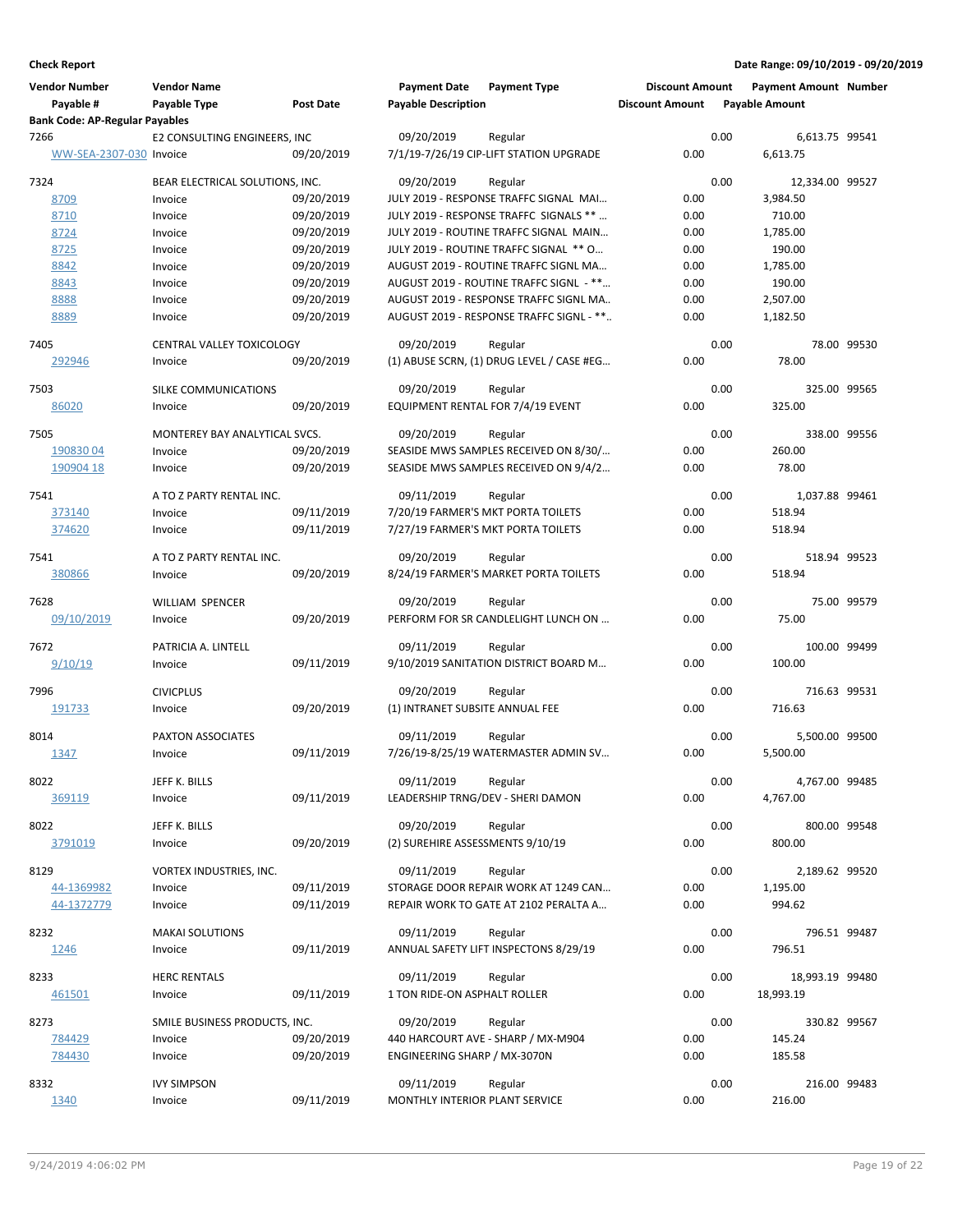| <b>Vendor Number</b>    | <b>Vendor Name</b>                                  |                  | <b>Payment Date</b>                 | <b>Payment Type</b>                              | <b>Discount Amount</b> |      | <b>Payment Amount Number</b> |             |
|-------------------------|-----------------------------------------------------|------------------|-------------------------------------|--------------------------------------------------|------------------------|------|------------------------------|-------------|
| Payable #               | Payable Type                                        | <b>Post Date</b> | <b>Payable Description</b>          |                                                  | <b>Discount Amount</b> |      | <b>Payable Amount</b>        |             |
| 8338                    | <b>FEDEX</b>                                        |                  | 09/20/2019                          | Regular                                          |                        | 0.00 |                              | 8.25 99543  |
| 6-736-30544             | Invoice                                             | 09/20/2019       |                                     | ACCT #6266-0569-9; SHIPMENT ON 9/9/19            | 0.00                   |      | 8.25                         |             |
| 8357                    | PRESIDENT AND FELLOWS OF HARVARD COLLEGE 09/11/2019 |                  |                                     | Regular                                          |                        | 0.00 | 9,400.00 99503               |             |
| <b>HKSEE010663</b>      | Invoice                                             | 09/11/2019       |                                     | A. PRIDGEN-APPLYNG BEHAVIORAL INSIGHTS           | 0.00                   |      | 9,400.00                     |             |
| 8455                    | <b>JERRY BLACKWELDER</b>                            |                  | 09/11/2019                          | Regular                                          |                        | 0.00 | 100.00 99486                 |             |
| 9/10/19                 | Invoice                                             | 09/11/2019       |                                     | 9/10/2019 SANITATION DISTRICT BOARD M            | 0.00                   |      | 100.00                       |             |
| 8526                    | U.S. BANK ST. PAUL                                  |                  | 09/11/2019                          | Regular                                          |                        | 0.00 | 195,771.91 99514             |             |
| 1468995                 | Invoice                                             | 09/11/2019       |                                     | ACCT#267664000; DEBT SVC FOR MEASURE             | 0.00                   |      | 195,771.91                   |             |
|                         |                                                     |                  |                                     |                                                  |                        |      |                              |             |
| 8536                    | <b>VERDE DESIGN INC.</b>                            |                  | 09/11/2019                          | Regular                                          |                        | 0.00 | 5,091.66 99517               |             |
| 24-1706000              | Invoice                                             | 06/30/2019       |                                     | 5/26/19-6/30/19 - CUTINO PARK IMPROVE            | 0.00                   |      | 5,091.66                     |             |
| 8553                    | T. HORZEN INC.                                      |                  | 09/20/2019                          | Regular                                          |                        | 0.00 | 2,640.00 99570               |             |
| 021613                  | Invoice                                             | 09/20/2019       |                                     | DEPOSIT FOR (650 BAGS) 40# PARTY ICE             | 0.00                   |      | 2,640.00                     |             |
| 8565                    | SAN JOSE MOTOSPORT, INC.                            |                  | 09/11/2019                          | Regular                                          |                        | 0.00 | 4,182.57 99508               |             |
| 259539                  | Invoice                                             | 09/11/2019       |                                     | 2007 BMW MOTORCYCLE (UNIT #88) REPAIR            | 0.00                   |      | 4,182.57                     |             |
|                         |                                                     |                  |                                     |                                                  |                        |      |                              |             |
| 8882<br>$08 - 19$       | <b>EVERYONE'S HARVEST</b><br>Invoice                | 09/11/2019       | 09/11/2019                          | Regular<br>AUGUST 2019 - SEASIDE FARMER'S MKT PR | 0.00                   | 0.00 | 2,034.00 99472<br>2,034.00   |             |
|                         |                                                     |                  |                                     |                                                  |                        |      |                              |             |
| 8979                    | ERROL L. MONTGOMERY & ASSOCIATES, INC.              |                  | 09/11/2019                          | Regular                                          |                        | 0.00 | 305.00 99471                 |             |
| 9150-19-5A              | Invoice                                             | 09/11/2019       |                                     | JULY 2019 - WATERMASTER GENERAL CONS             | 0.00                   |      | 305.00                       |             |
| 9051                    | A & B FIRE PROTECTION AND SAFETY INC.               |                  | 09/11/2019                          | Regular                                          |                        | 0.00 | 2,460.00 99460               |             |
| 1319460-IN              | Invoice                                             | 09/11/2019       |                                     | REPLACE 4" FDC CHECK VALVE AT PX BUILDI          | 0.00                   |      | 2,460.00                     |             |
| 9106                    | THE SOHAGI LAW GROUP                                |                  | 09/20/2019                          | Regular                                          |                        | 0.00 | 24,514.00 99571              |             |
| 15763                   | Invoice                                             | 09/20/2019       |                                     | AUGUST 2019 - CAMPUS TOWN CTR SVCS               | 0.00                   |      | 13,489.00                    |             |
| 15764                   | Invoice                                             | 09/20/2019       |                                     | AUGUST 2019 - GENERAL PLAN PROF SVCS             | 0.00                   |      | 11,025.00                    |             |
|                         |                                                     |                  |                                     |                                                  |                        |      |                              |             |
| 9247                    | VERIZON CONNECT NWF INC.                            |                  | 09/11/2019                          | Regular                                          |                        | 0.00 | 1,768.00 99518               |             |
| OSV000001860665 Invoice |                                                     | 09/11/2019       |                                     | AUGUST 2019 - MONTHLY SVC GPS DIAG EQ            | 0.00                   |      | 1,768.00                     |             |
| 9264                    | HANLEY & FLEISHMAN, LLP                             |                  | 09/20/2019                          | Regular                                          |                        | 0.00 | 5,040.00 99546               |             |
| 3141                    | Invoice                                             | 09/20/2019       | 8/12/19 - 8/28/19 - GENERAL MATTERS |                                                  | 0.00                   |      | 5,040.00                     |             |
| 9287                    | <b>TRINA DAVIS</b>                                  |                  | 09/11/2019                          | Regular                                          |                        | 0.00 | 235.50 99513                 |             |
| 118650                  | Invoice                                             | 09/11/2019       |                                     | DEPOSIT REFUND FOR 220 COE AVENUE ON             | 0.00                   |      | 235.50                       |             |
| 9288                    | <b>GLENN BELL</b>                                   |                  | 09/20/2019                          | Regular                                          |                        | 0.00 | 900.00 99545                 |             |
| 9/10/19                 | Invoice                                             | 09/20/2019       |                                     | SENSORY TRIBE - CITY'S BRTHDY CELEBRATI          | 0.00                   |      | 900.00                       |             |
|                         |                                                     |                  |                                     |                                                  |                        |      |                              |             |
| 9289                    | PACIFIC CREST ACTUARIES, LLC                        |                  | 09/20/2019                          | Regular                                          |                        | 0.00 | 3,500.00 99562               |             |
| 1105                    | Invoice                                             | 09/20/2019       |                                     | AUG 2019 - GASB 75 ACTUARIAL REPORT              | 0.00                   |      | 3,500.00                     |             |
| 9290                    | <b>DANIEL ARANGO</b>                                |                  | 09/20/2019                          | Regular                                          |                        | 0.00 |                              | 71.62 99536 |
| 119091                  | Invoice                                             | 09/20/2019       |                                     | DEPOSIT REFUND FOR SOPER PARK ON 9/15            | 0.00                   |      | 71.62                        |             |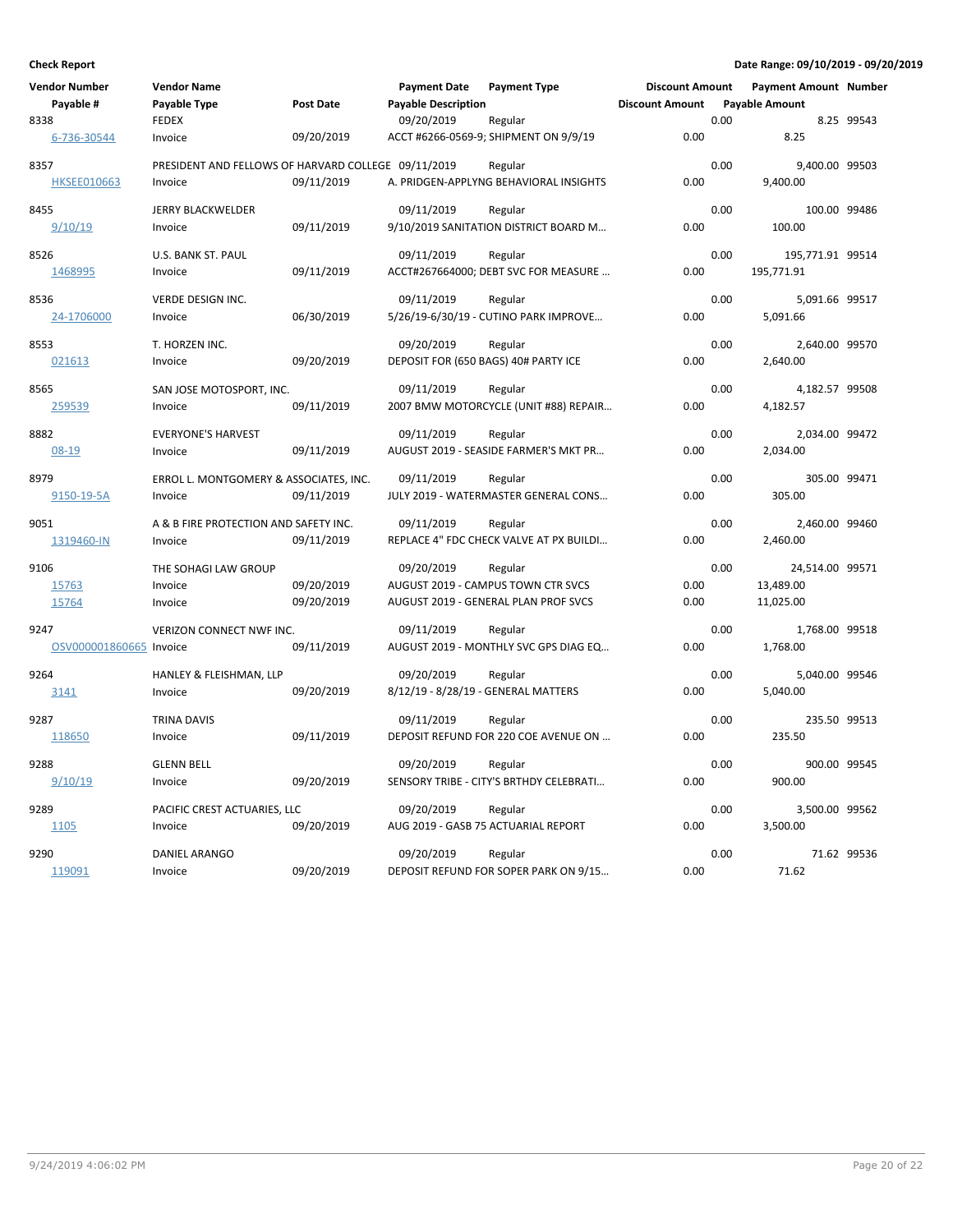EFT's

### **Check Report Date Range: 09/10/2019 - 09/20/2019**

| Vendor Number | <b>Vendor Name</b>    |            | <b>Payment Date</b>               | <b>Payment Type</b> |                 | <b>Discount Amount</b> |      | <b>Payment Amount Number</b> |             |
|---------------|-----------------------|------------|-----------------------------------|---------------------|-----------------|------------------------|------|------------------------------|-------------|
| Payable #     | Payable Type          | Post Date  | <b>Payable Description</b>        |                     |                 | <b>Discount Amount</b> |      | <b>Payable Amount</b>        |             |
| 9291          | CAROLINA CORDOVA      |            | 09/20/2019                        | Regular             |                 |                        | 0.00 |                              | 65.25 99529 |
| 112949        | Invoice               | 06/30/2019 | <b>REFUND FOR SUMMER PLAYLAND</b> |                     |                 | 0.00                   |      | 65.25                        |             |
|               |                       |            | 48<br><b>Bank Code AP Summary</b> | 36                  | 0.00            | 313.818.10             |      |                              |             |
|               |                       |            | Payable                           | Payment             |                 |                        |      |                              |             |
|               | <b>Payment Type</b>   |            | Count                             | Count               | <b>Discount</b> | Payment                |      |                              |             |
|               | <b>Regular Checks</b> |            | 48                                | 36                  | 0.00            | 313.818.10             |      |                              |             |
|               | <b>Manual Checks</b>  |            | 0                                 | $\mathbf 0$         | 0.00            | 0.00                   |      |                              |             |
|               | <b>Voided Checks</b>  |            | 0                                 | 0                   | 0.00            | 0.00                   |      |                              |             |
|               | <b>Bank Drafts</b>    |            | 0                                 | $\mathbf 0$         | 0.00            | 0.00                   |      |                              |             |

0

0

0.00

0.00